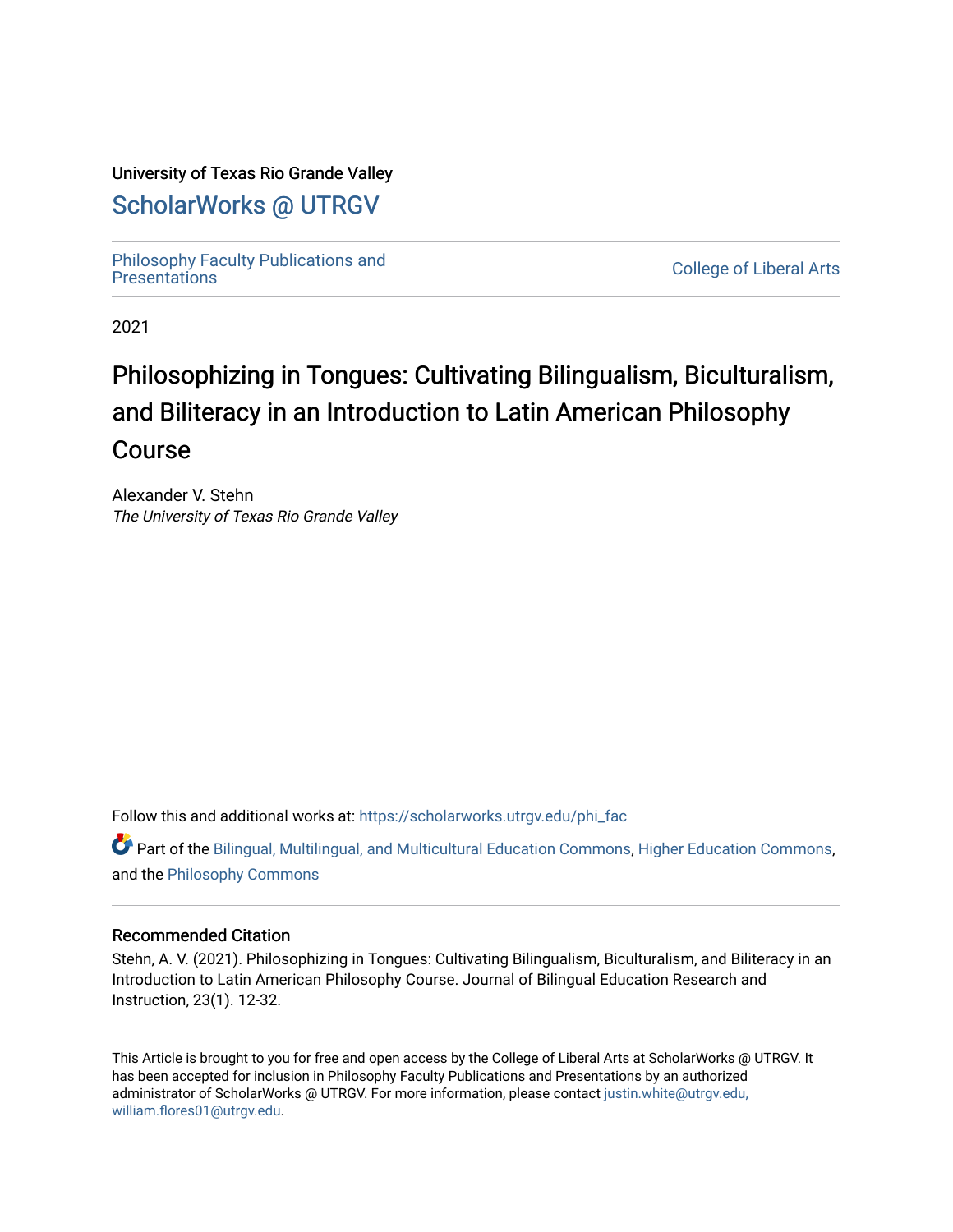

*Journal of Bilingual Education Research & Instruction*



# **Philosophizing in Tongues: Cultivating Bilingualism, Biculturalism, and Biliteracy in an Introduction to Latin American Philosophy Course**

**Dr. Alex V. Stehn, Associate Professor and Associate Director for Center for Bilingual Studies at UTRGV**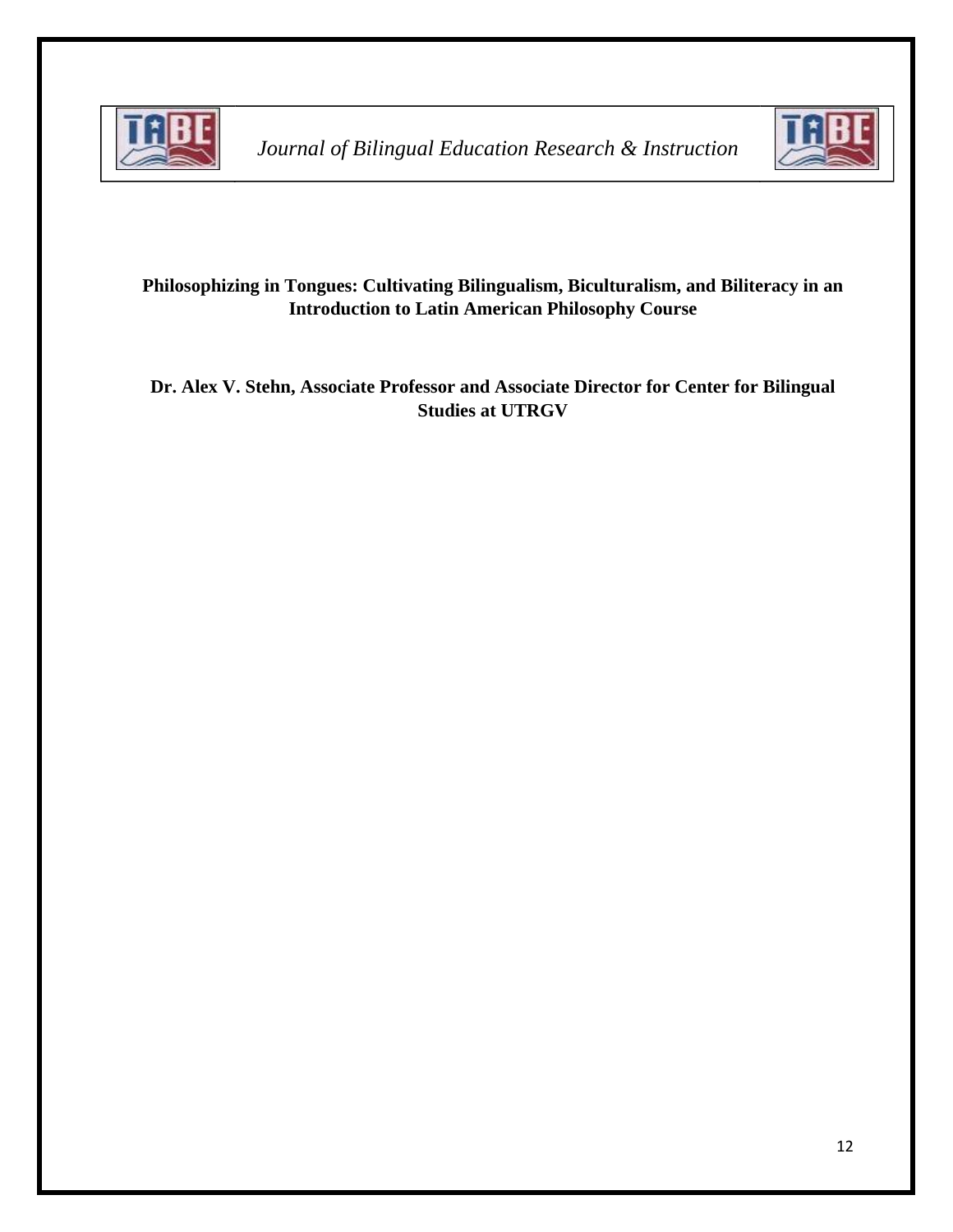#### **Abstract**

This article describes my ongoing attempts to more successfully engage the full linguistic repertoires and cultural identities of undergraduate students at a "Hispanic Serving Institution" (HSI) in South Texas by teaching a bilingual Introduction to Latin American Philosophy course in the "Language, Philosophy, and Culture" area of Texas' General Education Core Curriculum. By uncovering the diverse identities, worldviews, and languages of those who were historically excluded from the Eurocentric discipline of philosophy through the conquest and colonization of the Americas, Latin American philosophers offer us new ways of thinking and living by challenging Anglocentric language, philosophy, and culture. As part of the new B3 (Bilingual, Bicultural, and Biliterate) vision of the University of Texas Rio Grande Valley, the course is designed to draw upon the richly varied bilingualisms and biliteracies of predominantly Latinx students in order to help them honor, theorize, and cultivate their bicultural identities by "philosophizing in tongues" rather than being forced to assimilate to the monolingual ideology that prevails across both mainstream Anglophone philosophy and the system of higher education in the United States of America.

**Keywords:** Flexible bilingual pedagogy, translanguaging, culturally sustaining pedagogy, Latin American philosophy, Hispanic-serving institution (HSI), dual language bilingual education, bicultural students, biliteracy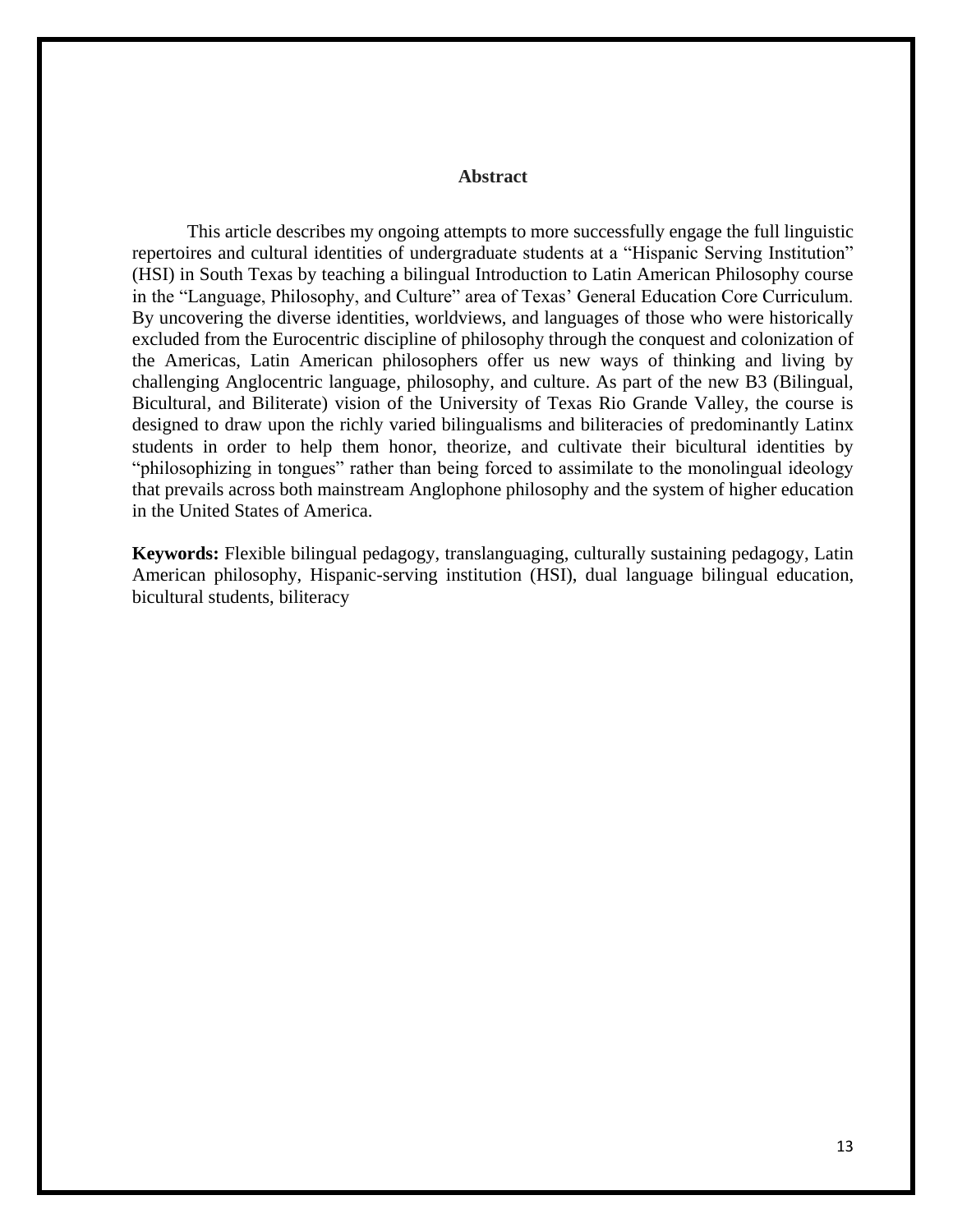"La universidad europea ha de ceder a la universidad americana. La historia de América, de los incas acá, ha de enseñarse al dedillo, aunque no se enseñe la de los arcontes de Grecia. Nuestra Grecia es preferible a la Grecia que no es nuestra. Nos es más necesaria."

—José Martí, "Nuestra América"<sup>2</sup>

"The European university must bow to the American university. The history of America, from the Incas to the present, must be taught in clear detail and to the letter, even if the archons of Greece are overlooked. Our Greece must take priority over the Greece which is not ours. We need it more."

—José Martí, "Our America"<sup>3</sup>

 $\ddot{\phantom{a}}$ 

<sup>2</sup> Originalmente publicado en *La Revista Ilustrada de Nueva York*, Estados Unidos, el 10 de enero de 1891, y en *El Partido Liberal*, México, el 30 de enero de 1891.

<sup>&</sup>lt;sup>3</sup> English translation by Elinor Randall (Gracia & Millán-Zaibert, 2004).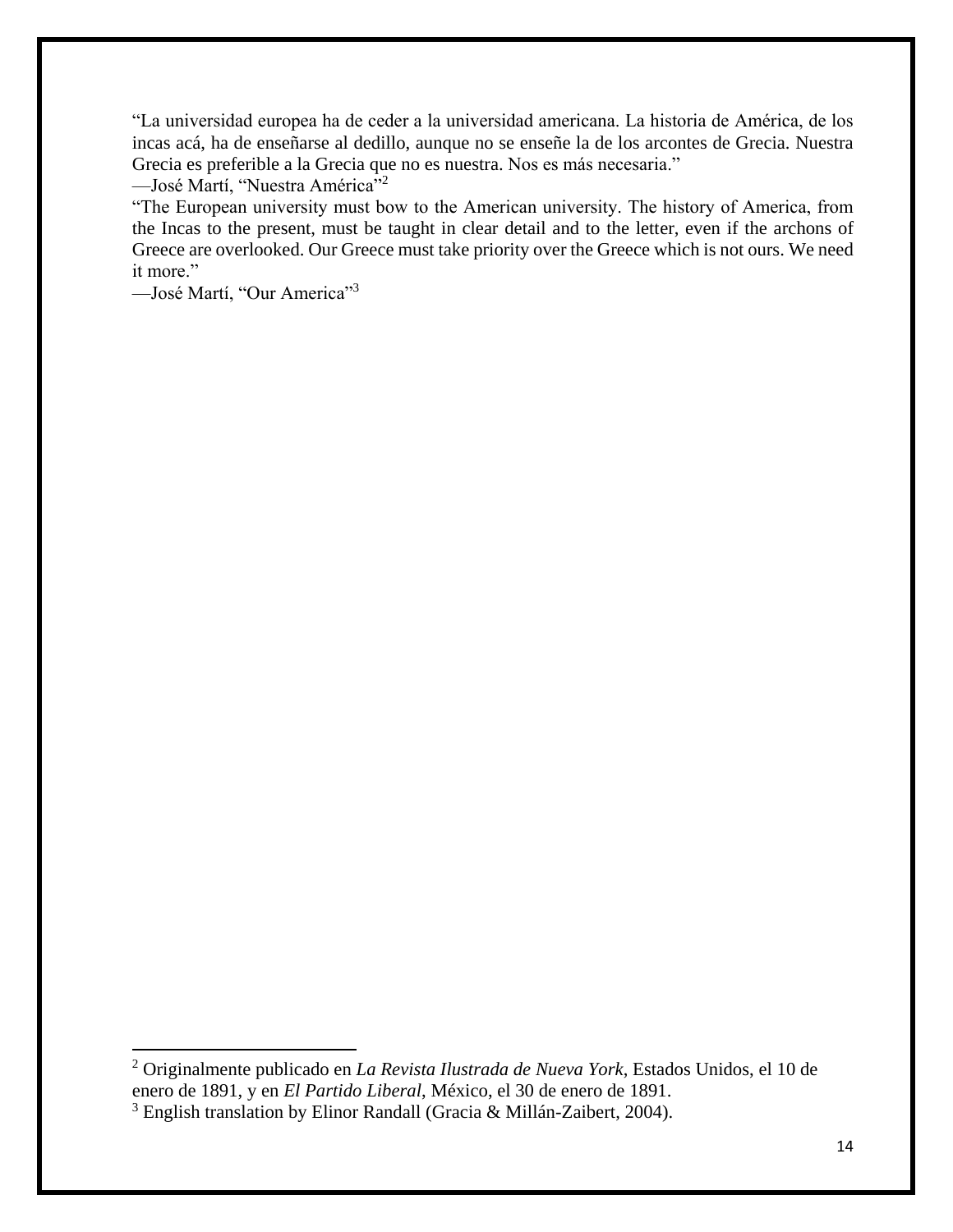## **Philosophizing in Tongues: Cultivating Bilingualism, Biculturalism, and Biliteracy in an Introduction to Latin American Philosophy Course**

#### **Introduction and Overview**

 $\ddot{\phantom{a}}$ 

Imagine yourself teaching the English translation of the Cuban philosopher José Martí's "Nuestra América" to a classroom full of undergraduates in a general education course. Imagine further that the *majority* of your students spoke Spanish before they spoke English and still speak Spanish much of the time, but that the existing system of "bilingual" education in Texas schools "successfully" transitioned them to English-only classes early in their academic careers. Would teaching Martí's essay to them monolingually in English further their academic success? Or would it effectively fail to communicate Martí's famous identification of "Nuestra América" with what we now call "Latin America," fail to engage the Spanish-speaking reality of your students, fail to explore the Americanness of their "Hispanic" or "Latinx" identities,<sup>4</sup> and fail to challenge the widespread assumption among English speakers that "America" is a country rather than a whole continent? When I was hired in 2010 as an Assistant Professor of Philosophy at the University of Texas-Pan American, which became part of the University of Texas Rio Grande Valley in 2015, I began teaching philosophy courses monolingually in English to bilingual students like the ones I just asked you to imagine teaching. It took me a few years to realize how bilingual my students were, in part because I am not from the Rio Grande Valley, but also because I was simply doing what was expected of me.

This article describes why I used to teach Introduction to Latin American Philosophy monolingually in English, why I stopped, and how I am now teaching it using a flexible bilingual pedagogy (Creese & Blackledge, 2010), also sometimes called a translanguaging pedagogy (García & Lin, 2017), that has been transformative for my students and for me. By drawing upon the ventajas/assets y conocimientos/knowledge (Rendón, Nora, & Kanagala, 2014) of our richly varied bilingualisms and biliteracies, the revised course contributes to the B3 (bilingual, bicultural, and biliterate) vision of the University of Texas Rio Grande Valley (UTRGV). Students have the opportunity to honor, theorize, and cultivate their bicultural identities by "philosophizing in tongues"<sup>5</sup> rather than being forced to assimilate to the monolingual ideology that prevails across both mainstream Anglophone philosophy and the system of higher education in the United States of America.

#### **Historical Framework: Whose University? Whose Philosophy, Language, and Culture?**

<sup>&</sup>lt;sup>4</sup> I place the federally-recognized term "Hispanic" and the neologism "Latinx" in quotes because their appropriateness is frequently contested by people who prefer other ethnic labels (e.g., Latino/a, Mexican American, Mexican, Chicano/a, Chicanx, etc.) or reject ethnic labels altogether. Throughout the remainder of the article, I typically use "Latinx" for the reasons outlined by (Sanchez, 2019).

 $<sup>5</sup>$  The phrase "philosophizing in tongues" honors the philosophical legacy of Gloria Anzaldúa,</sup> especially her "Speaking In Tongues: A Letter To 3rd World Women Writers" (Anzaldúa & Moraga, 1983).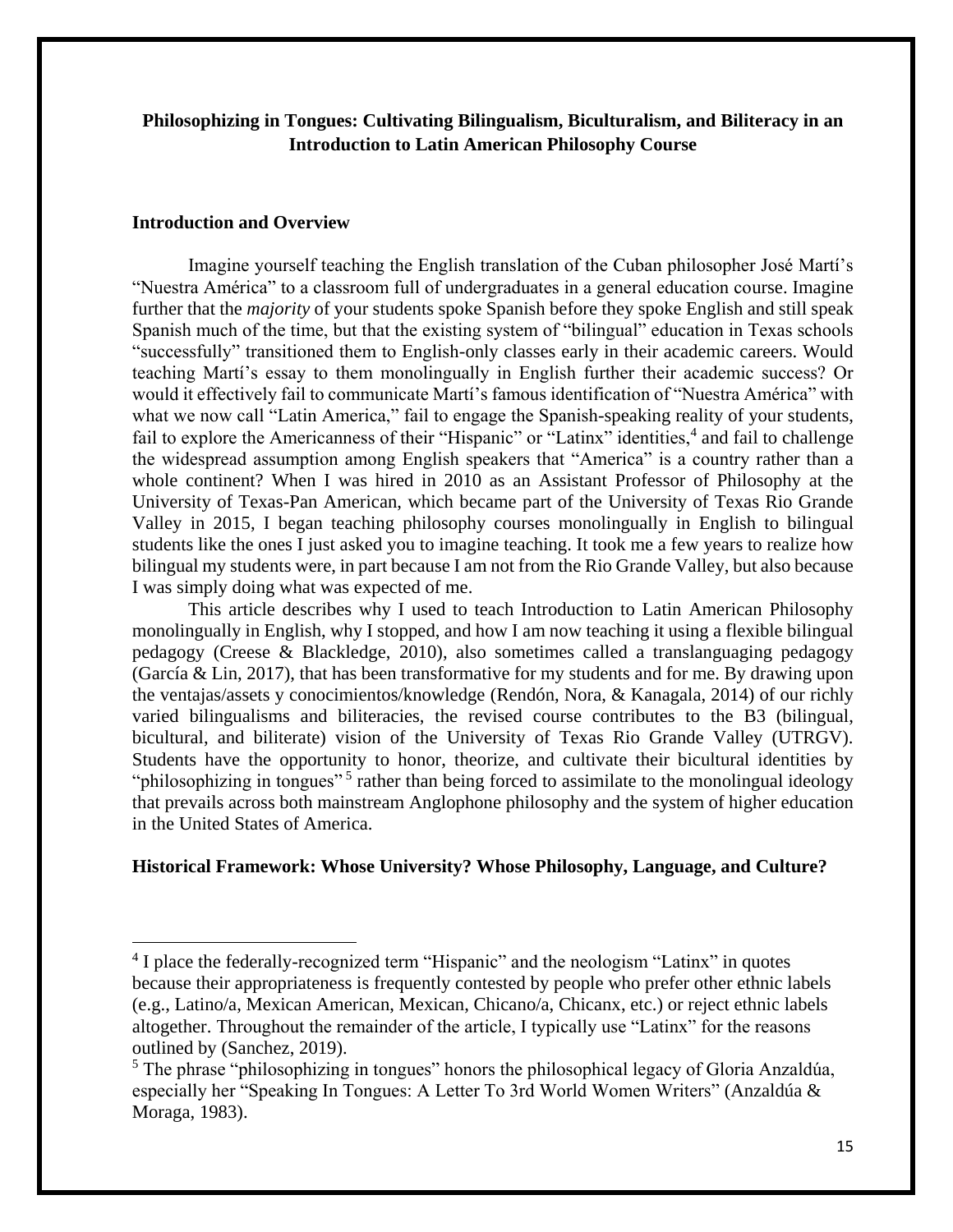José Martí argued for the need to create a university that would truly serve the diverse peoples of "Nuestra América" by teaching the indigenous histories and philosophies of the Incas, Maya, and Aztecs (to name only the most well-known "archons" of what we now call "Latin America"), even if that meant displacing the Greeks or what we now call "the Western canon". Martí's philosophy of education is deeply relevant to contemporary scholarly debates about what it means for today's institutions of higher education to become true *Hispanic-serving* institutions rather than mere *Hispanic-enrolling* institutions (Garcia, 2019). Any institution of higher education in the United States that has at least 25% Hispanic undergraduate enrollment will be designated by the federal government as an HSI, but this is not enough. A designation comes from the outside; an identity must be assumed from within. Administrators, faculty, staff, and students must work together to build a Latinx-serving organizational culture and institutional identity that: 1) helps Latinx students experience a sense of belonging on campus, 2) develops and reinforces a positive ethnic identity among Latinx students, 3) connects Latinx students with faculty and staff on campus who speak Spanish; 4) offers ethnic studies curricula and other courses with culturally-sustaining pedagogies, and 5) supports faculty, staff, and administrators who both serve as role models and agents of change who "disrupt barriers to success for Latinx students" (Garcia, 2017, pp. 113S-114S).

As a faculty member at UTRGV, where our vision is to become an authentic HSI by becoming a bilingual, bicultural, and biliterate (B3) university, I am deeply committed to this work. The question I have asked myself repeatedly while redesigning "PHIL 1305: Introduction to Latin American Philosophy" as a bilingual course is: *Que es nuestra América*?, especially as it appears from the perspective of the Rio Grande Valley, where more people speak Spanish than English. But before we get to the Rio Grande Valley, we must consider the system of higher education across Texas, where Introduction to Latin American Philosophy is rarely or never offered.<sup>6</sup> In contrast, "Introduction to Philosophy" is listed as PHIL 1301 in the Texas Common Course Numbering System and offered across Texas as part of the "Language, Philosophy, and Culture" area of the General Education Core Curriculum—i.e., the 42 Semester Credit Hours in "liberal arts, humanities, and sciences and political, social, and cultural history that all undergraduate students of an institution of higher education are required to complete before receiving an academic undergraduate degree" (Texas Education Code 61.821-822). In our pluralistic world of languages, philosophies, and cultures, the singular nouns that name the Foundational Component Area "Language, Philosophy, and Culture" hint at the Anglocentric ideology pervading the history of higher education in Texas: the Language is English, the Philosophy is European, and the culture is Anglo. Rarely is the point put so flatly today, but it would have certainly been clear to the authors of the Texas Constitution of 1876 who called for the establishment of "a university of the first class" to serve "the people of Texas" ("History of The University of Texas System").

But what would "a university of the first class" look like today if it was deliberately built to serve "the [Hispanic] people of Texas"? When UTRGV was founded in 2015 it became the largest HSI university in Texas and the second largest nationwide, with 29,370 Hispanic or Latinx students constituting 90.5% of the student body enrolled in Fall 2020 ("Fall 2020 Fast Facts").

<sup>6</sup> There is no master catalog of courses across institutions of higher education in Texas, but UTRGV is certainly the only institution to offer an Introduction to Latin American Philosophy as part of the general education core curriculum. A few other Texas institutions—e.g., University of Texas at El Paso, Texas A&M University, and Texas State University—offer advanced courses in Latin American philosophy.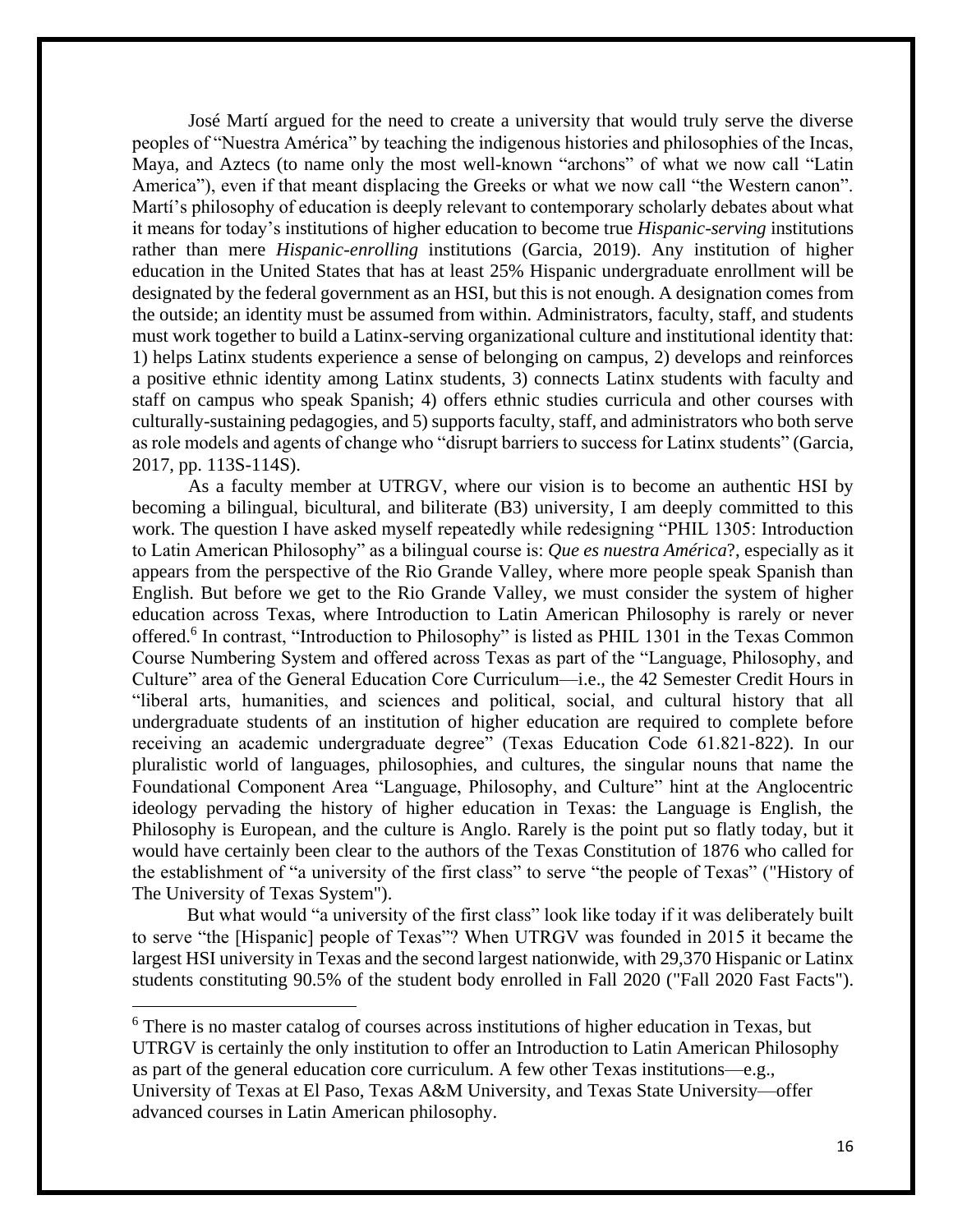HSIs do not collect data on the linguistic abilities of students, but consider the bilingual language profiles that I gathered from my students just before the COVID-19 pandemic.<sup>7</sup> On average, my students started learning Spanish 1.3 years before they started learning English and thus reported that they felt comfortable speaking Spanish before they felt comfortable speaking English. Yet they reported very little instruction (less than 4 years) in Spanish from elementary school to college, whereas they reported an average of 12 years of schooling in English. In a normal week with friends, students reported speaking Spanish roughly 30% of the time and English roughly 70% of the time. This also matches the level at which they reported thinking in Spanish (30% of the time) and English (70% of the time). However, in an average week with their families, they reported speaking more Spanish (60% of the time) than English (40% of the time). On average, students rated their ability to understand English as 10% higher than their ability to understand Spanish, rated their English-speaking ability as 20% higher than their Spanish-speaking ability, and rated their ability to write in English an average of 35% higher than their ability to write in Spanish. Most students also reported that they felt more like themselves when speaking English. But they nevertheless identified more with Spanish-speaking culture, and they were slightly more desirous of being perceived as native Spanish-speakers than as native English-speakers. Although a more extensive university-wide survey is still needed, my smaller survey clearly represents the bilingualism, biculturalism, and biliteracy of students that my original English monolingual course was failing to recognize, honor, and engage.

Tragically, it took higher education in the Rio Grande Valley almost a full century to stop denigrating Spanish—the predominant local language as well as the dominant language of Latin American philosophy—and begin treating it as a valuable academic language. Edinburg College was founded in 1927, became Pan American College in 1952, Pan American University in 1971, University of Texas-Pan American in 1989, and merged with The University of Texas-Brownsville to form the University of Texas Rio Grande Valley in 2015. Part of UTRGV's new vision was to become a bilingual, bicultural, and biliterate (B3) university by offering courses across the entire university curriculum in English, in Spanish, and bilingually (Dávila-Montes, González Núñez, & Guajardo, 2019). This represented a major attempt to institutionally reverse course from what the philosopher and Pan American University alumna Gloria Anzaldúa analyzed in her groundbreaking "How to Tame a Wild Tongue" (Anzaldúa, 2012). Anzaldúa and other Mexican American students were forced to take a "speech test" and "speech classes" at Pan American College/University from the 1950s to the 1970s to get rid of their Mexican accents and underscore Anglo-accented English as the only acceptable academic language (Cole & Johnson, 2015). Anzaldúa powerfully summarized these attempts to academically enshrine an Anglocentric monolingualism as follows: "*El Anglo con cara de inocente nos arrancó la lengua*" (Anzaldúa, 2012, p. 76; italics in original).

This is precisely what was and still is happening across Texas and nationwide insofar as we fail to academically respect and engage the varieties of Spanish spoken by so many students and their families. When I first offered Introduction to Latin American Philosophy at the University of Texas-Pan American in 2011, I did what was expected of me by teaching it exclusively in English. So even though I was doing something rare and good by introducing

<sup>&</sup>lt;sup>7</sup> In Fall 2019, I administered a Spanish-English Bilingual Language Profile to 62 students enrolled in PHIL 1305: Introduction to Latin American Philosophy across two course sections with a response rate of 92% (57 responses). I adapted the original instrument from (Birdsong, Gertken, & Amengual, 2012) by simplifying it for teaching rather than research purposes.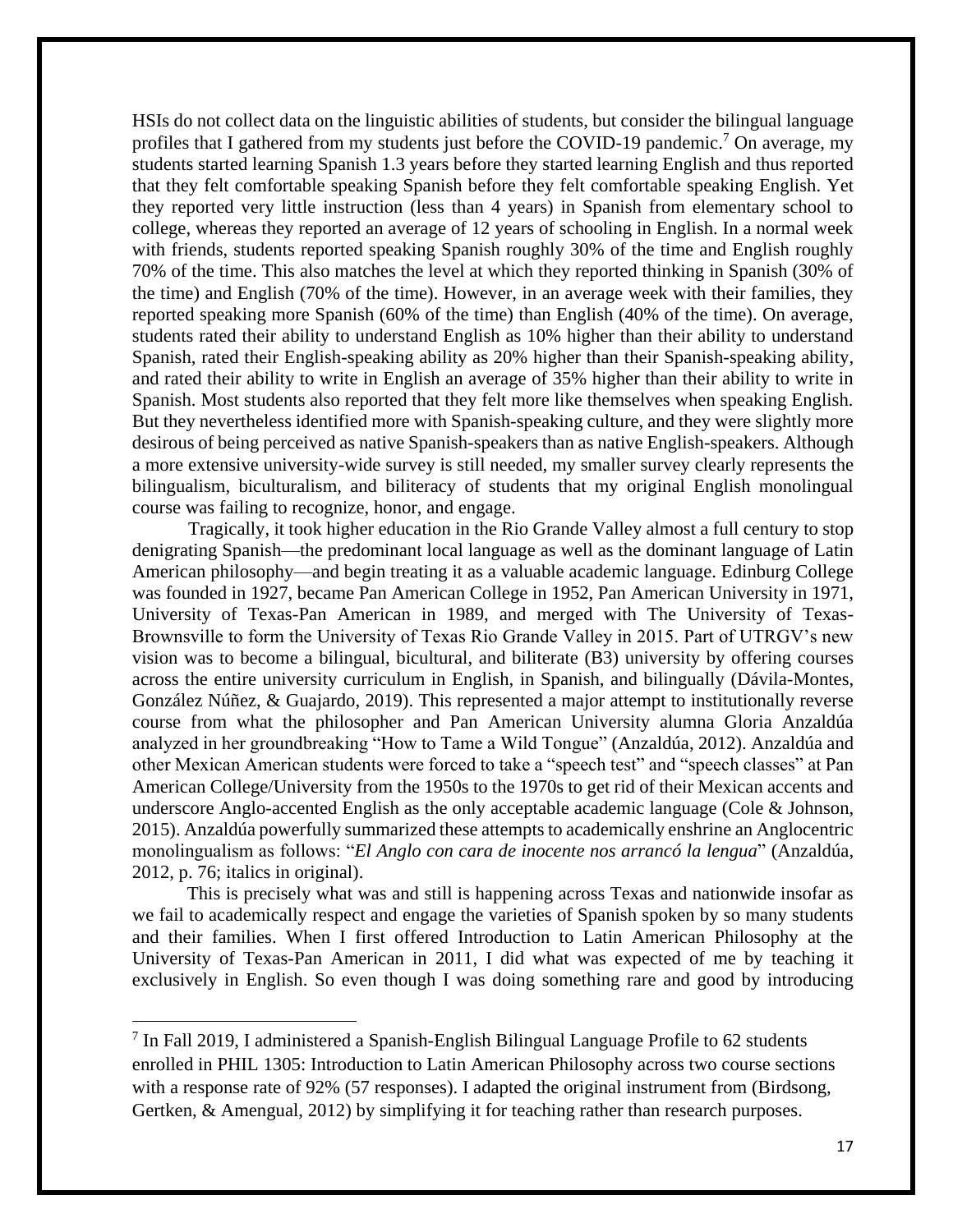Latinx students to Latin American philosophy, I was still unintentionally contributing to the ongoing minoritization of bilingual students in the RGV. Far from being a neutral language of instruction, English is effectively weaponized when it functions as the *only* acceptable academic language, an act of "linguistic terrorism" that Anzaldúa illustrates by quoting Ray Gwyn Smith: "Who is to say that robbing a people of its language is less violent than war?" (Anzaldúa, 2012, p. 75). Inspired by the discursive shift toward the term *emergent bilinguals* and away from deficitmodel terms like *Limited English Proficient*, Kip Austin Hinton proposed the more accurate label of *monolingual education* to describe non-bilingual programs and classrooms and highlight their subtractive nature in bilingual contexts (2016). From the perspective of the dominant raciolinguistic ideology of Anglocentric monolingualism that structures most educational institutions in the USA, the Rio Grande Valley is full of *minorities*. But from a more critical, historical, and place-based perspective, the Mexican and/or Mexican American people in the RGV who speak Spanish are the overwhelming *majority*, even though they have been *minoritized* for over a century, making them a "historically minoritized population" (Dávila-Montes, González Núñez, & Guajardo, 2019). Data from the American Community Survey across the RGV for the 2014-2018 period shows that a *minority* (21.1%) of the 5 years and over population speaks only English at home, whereas the vast *majority* (80.7%) speaks Spanish at home. Since 92.6% of UTRGV's student body in 2020-2021 enrolled from the RGV—where, again, 80% of households regularly speak Spanish—our bilingual students do not constitute anything close to a numerical minority, but they have been unfairly *minoritized* by monolingual educational programs and schools.

96% of the 438,396 students enrolled in the Region One Education Service Center area that contains the Rio Grande Valley are classified by the state of Texas as Hispanic ("Region One Demographic Profile 2020"), which means that 96% of students and their families can reasonably claim a right to a B3 heritage and future. And yet only 7.5% of students in Region One are enrolled in a dual language bilingual program that can be said to serve B3 goals. Even if we focus exclusively on the 38% of students in Region One who are formally classified as English Learners (ELs) and thus entitled by law to a bilingual program, a mere 16.5% of them are enrolled in a dual language program. The overwhelming majority of English Learners are thus in "bilingual" and ESL programs with "transitional" (read: *monolingual*) academic goals. And even reporting that 16.5% of all English Learners in Region One participate in a dual language program is potentially misleading for three reasons: 1) two-thirds of these dual language students are from just two of the thirty-eight independent school districts in Region One;<sup>8</sup> 2) IDEA, the major charter that serves over 50,000 students in Region One does not offer dual language; and 3) only one district (Pharr-San Juan-Alamo ISD) currently has a dual language program that adequately prepares students for a B3 college experience by going all the way from Pre-K to  $12<sup>th</sup>$ .

If we include former English Learners and students reclassified from English Learner status, then well over 85% of Region One students who have entered the school system from a Spanish-dominant position are being systematically placed in transitional "bilingual" programs with monolingual English aims. It has been more than twenty years since Angela Valenzuela incisively criticized the process of "subtractive schooling" by which US-Mexican youth progress through schools designed to make them less rather than more bilingual (1999), but it is still the

<sup>8</sup> Approximately 35% of all dual language students in Region One are enrolled in Pharr-San Juan-Alamo ISD. Roughly 32% are enrolled in La Joya ISD ("IDRA School Finance Dashboard"). The two largest districts in Region One, Brownsville ISD and Edinburg CISD, do not offer any dual language programs.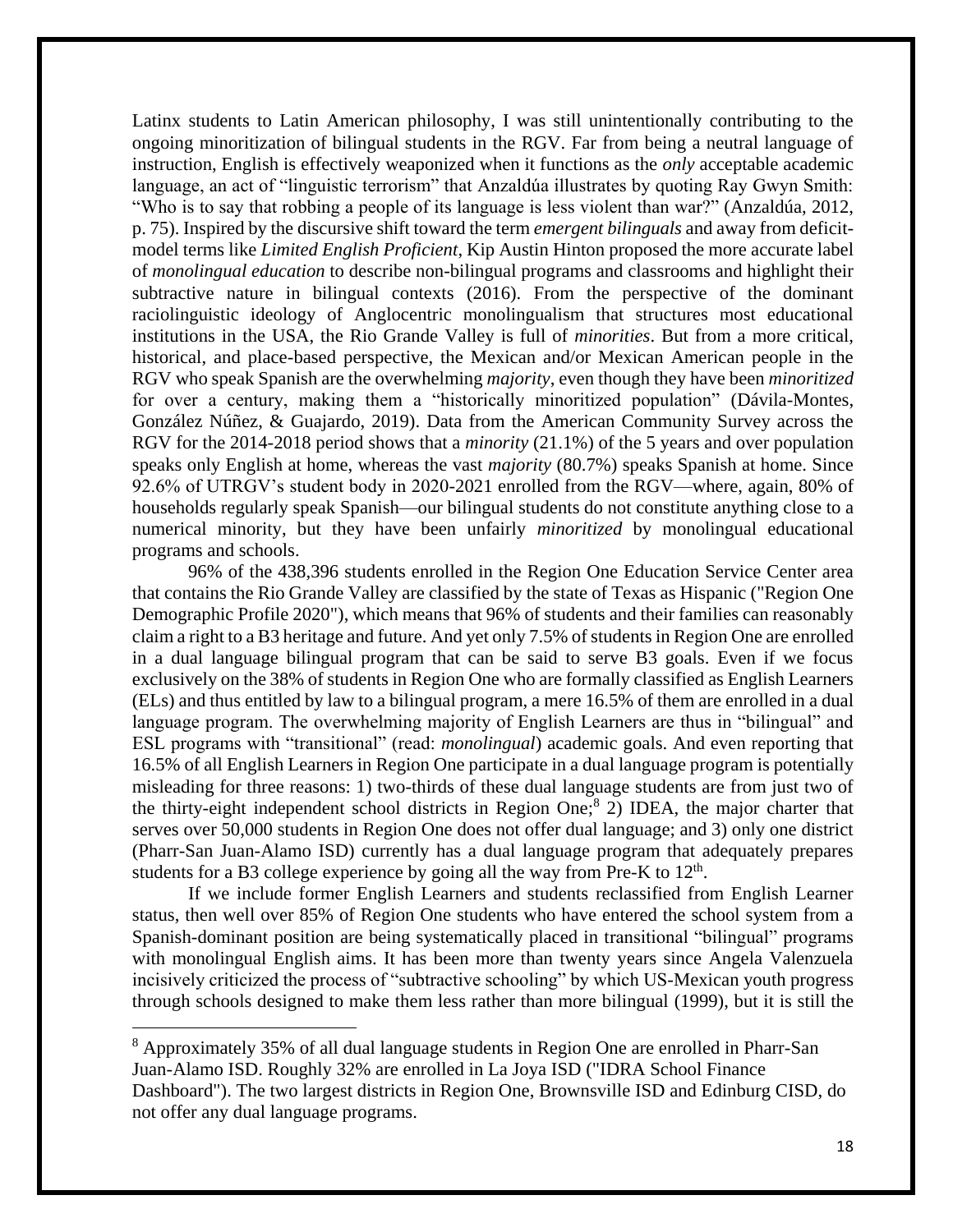dominant paradigm in the Rio Grande Valley today. As a result of the Chicano/a or Mexican American Civil Rights movement, experimental additive bilingual education programs were demanded by the local community and began to receive some support in a handful of local schools and at our university in the early 1970s. But the overall legacy of the Bilingual Education Act of 1968 and its subsequent development was subtractive and assimilationist so that "thousands of teachers and school leaders have been trained to implement bilingual education not as a means to raise bilingual or biliterate children, but rather to create English-speaking and English-literate children" (Dávila-Montes, González Núñez, & Guajardo, 2019, p. 45). Contrast this with the exciting B3 alternative envisioned by UTRGV:

After decades of submitting to the assimilationist impulses of the Bilingual Education Act, the University of Texas Rio Grande Valley has committed itself to a sustained analysis of the history of bilingualism in this region. During the past decade, faculty and administrators have gradually built a Center for Bilingual Studies, a Center for Mexican American Studies, and an Office of Translation and Interpreting, all of which are overseen by a B3 (Bilingual, Bicultural, Biliterate) Institute. The B3 Institute's broad goal is to create a bilingual, bicultural, and biliterate institution (see De La Trinidad et al., 2017). This falls in line with UTRGV's inaugural strategic plan, which calls for the development of a bilingual university that also values biculturalism and biliteracy. From a historical standpoint, the explicit call for bilingualism directly counters the spirit and purpose s of the speech test and the intentional work to "tame the wild tongue" of Mexican-American students (Dávila-Montes, González Núñez, & Guajardo, 2019).

From a historical standpoint, UTRGV's B3 vision should be understood as organically related to some of the most important demands made by local high school and college students participating in the Chicano/a movement. For example, the Edcouch-Elsa High School Walkout of 1968 took place less than 15 miles east of UTRGV's Edinburg campus. Some of the estimated 192 students who participated in the walkouts had been in conversation with members of Pan American College's chapter of the Mexican American Youth Organization (MAYO). Two of the fifteen demands they shared with the Edcouch-Elsa school board on November 7, 1968 are especially resonant with UTRGV's B3 vision:

8. That, as Chicano students, we be allowed to speak our mother tongue, Spanish, on school premises without being subjected to humiliating or unjust penalties,

9. That courses be introduced, as a regular part of the curriculum, to show the contributions of Mexicans and Mexican Americans to this state and region. For instance, factual accounts of the history of the Southwest and Texas, courses in Mexican history and culture. Also, that qualified, certified teachers be hired to teach these courses (Senate, 1971, p. 2485).

For our purposes, it is important to note that these two demands are practically and conceptually separate. The right to speak Spanish without being punished is presented alongside the demand for courses in Mexican and Mexican American history and culture, but there does not seem to be any explicit demand that these courses be taught in Spanish or bilingually. In an educational context where students were routinely humiliated and punished for merely *speaking* Spanish, it would have certainly been difficult to even imagine much less demand that these courses be *taught* in Spanish or bilingually.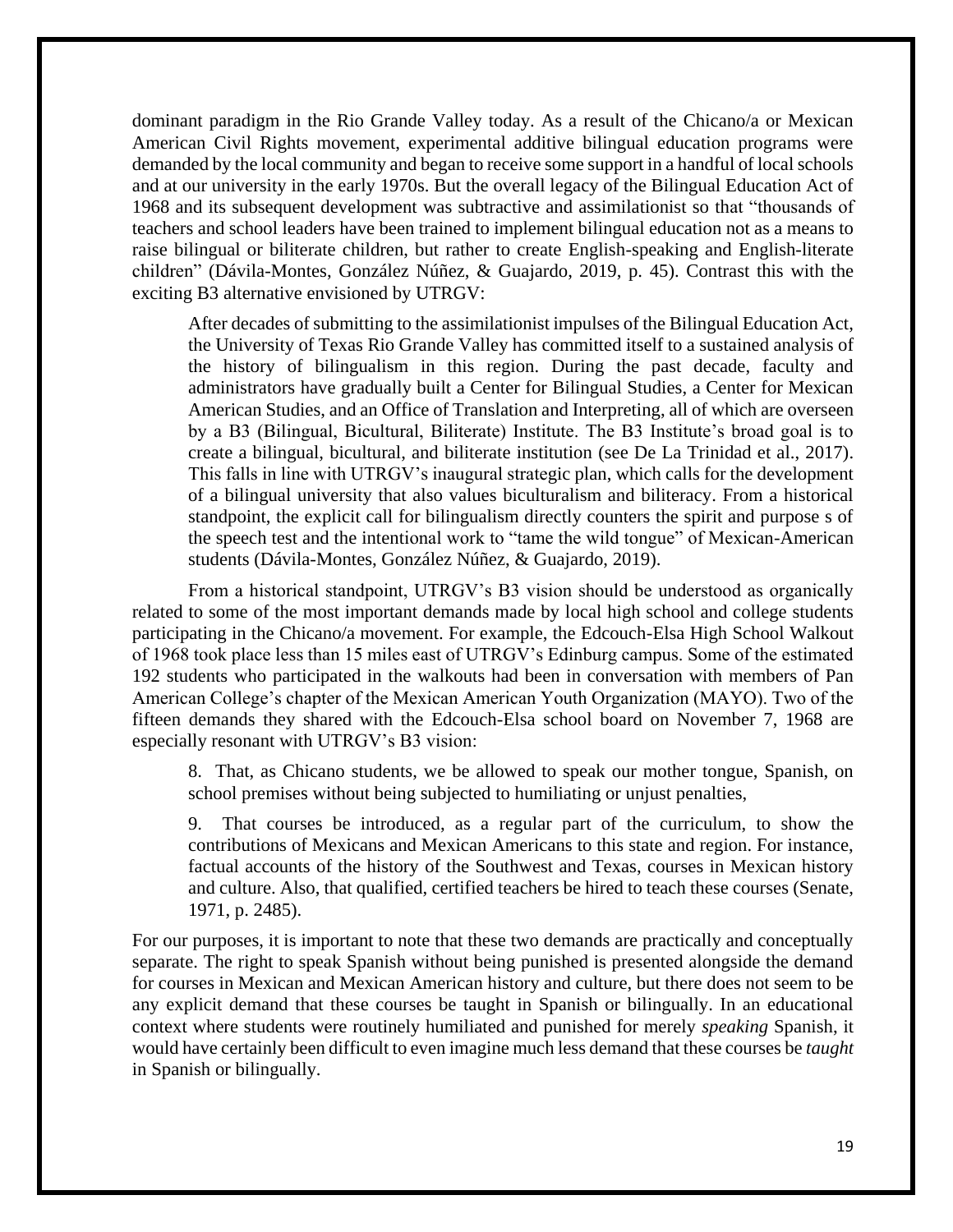This same lack of imagination, which I suffered from the first time that I taught Introduction to Latin American Philosophy, pervades the subdiscipline of Latin American philosophy in the United States. Consider, for instance, the American Philosophical Association's *Newsletter on Hispanic/Latino Issues in Philosophy*, which has been published twice a year since 2001. Many issues feature articles on how to teach Latin American philosophy at both the undergraduate and graduate levels. There are outstanding discussions of course design, including possibilities for course content (books, articles, films, artworks, etc.), innovative assignments, alternative grading structures, high-impact pedagogies, and more. There is also a consistent stream of laments that more materials are not available in English translation, but never once has the possibility been explicitly raised that Latin American philosophy courses in the USA could be taught bilingually or in Spanish. Only two articles, one by Cynthia Paccacerqua and the other by Mariana Alessandri—both of whom are also Associate Professors of Philosophy at UTRGV explicitly characterize some of the college students being taught Latin American philosophy as bilingual.<sup>9</sup> Consider Paccacerqua's description:

This syllabus was designed with a particular student population in mind; as a professor of philosophy at UTPA, my students are predominantly Mexican-American and are mostly from the Río Grande Valley. This means, among other things, that my students are to a large extent bilingual (in varying degrees); have a good understanding of the history of U.S.-Mexico relations; are aware of the nature of generational differences among members of the Mexican-American community (i.e., among the Mexican people who have always resided in Texas and the subsequent arrival of Mexican peoples by crossing the later established border); have the lived experience of the political, cultural, and social dynamics of border life; live in what is perceived as a relatively culturally homogeneous Mexican-American community; have a rather strong identity attachment to the idea of *mestizaje* (Paccacerqua, 2011, p. 18).

Paccacerqua's characterization of our students is refreshingly focused upon their experience, upon who they are and what they know rather than upon merely what they lack.<sup>10</sup> But only very recently did our university begin the process of systematically building upon our students' bilingual experiences, identities, conocimientos, and ventajas (Rendón, Nora, & Kanagala, 2014). As a Rio Grande Valley native, alumna of Pan American College, and participant in the Chicano/a movement, Anzaldúa beautifully expressed the linkage between bilingualism, biculturalism, and

 $9$  One other article (Leyva & Reed-Sandoval, 2016) thoughtfully discusses the importance of teaching bilingual students bilingually, but it is focused upon a program designed for children The article's conclusion would nevertheless apply equally well to college students:

<sup>&</sup>quot;Importantly, engaging in philosophical dialogue with children and youth in *both* Spanish and English (that is, using both languages in a single session) not only responds to local historical resistance to anti-Mexican linguistic discrimination, it also expands kids' opportunities to engage philosophically" (21).

<sup>&</sup>lt;sup>10</sup> The more typical "deficit view" of Latinx students is explored by Jose Saldivar in the present volume and wellsummarized here: "Low-income, first-generation students are typically presumed to have a very limited ability to engage in a collegiate experience and successfully complete college. Educators who work with Latin@ and other underserved students under the premise of incompetence are often guided by an unchallenged discourse fueled with deficit language such as: "incapable of learning," "not college material," "speaking with accents," "high risk," "high maintenance," "disadvantaged," "remedial," "underprepared," or "culturally deprived" (Rendón, Nora, & Kanagala, 2014, p. 4).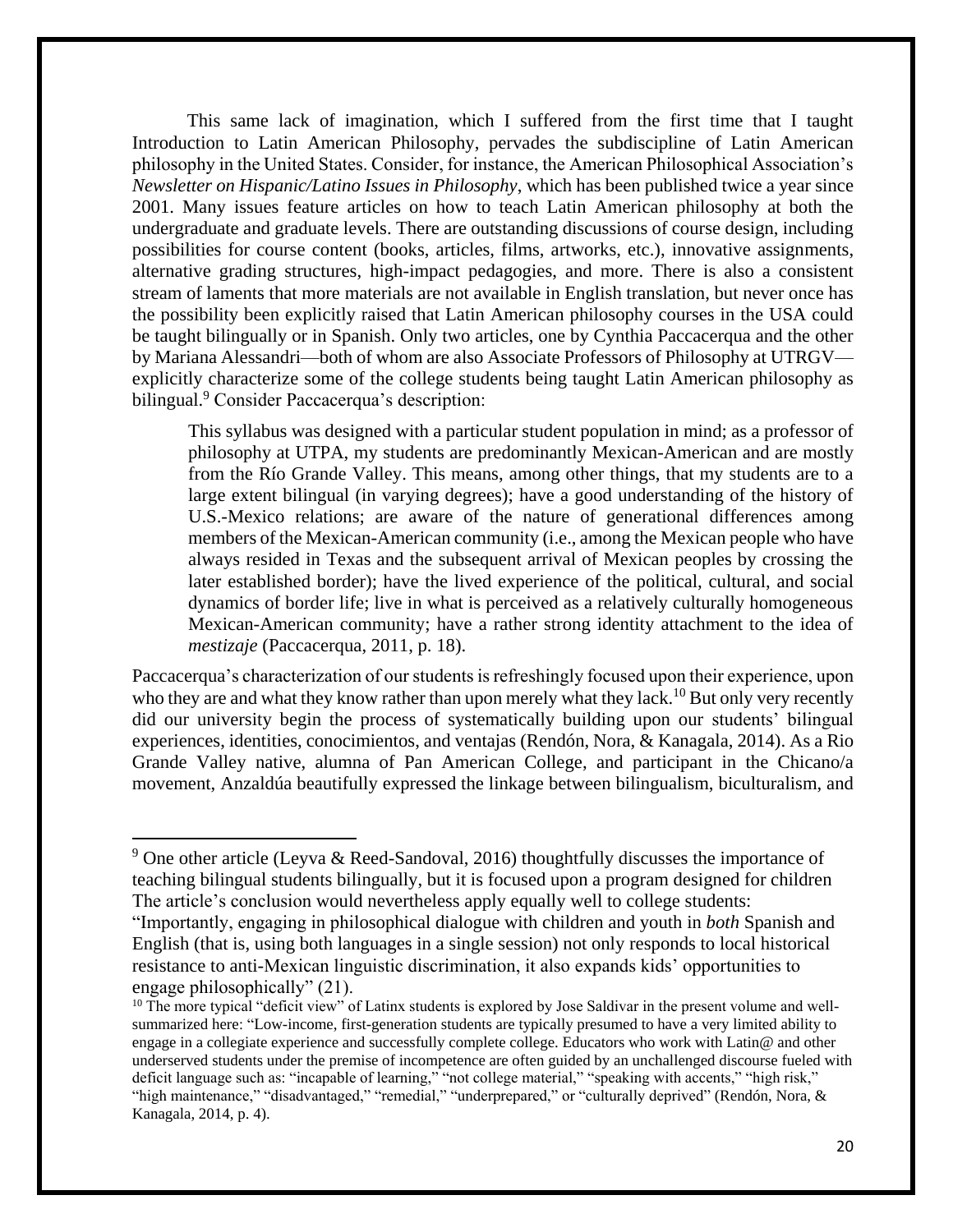biliteracy and imagined a future in which she and other bilingual students could more fully and proudly participate in the educational system:

Ethnic identity is twin skin to linguistic identity—I am my language. Until I can take pride in my language, I cannot take pride in myself. Until I can accept as legitimate Chicano Texas Spanish, Tex-Mex, and all the other languages I speak, I cannot accept the legitimacy of myself. Until I am free to write bilingually and to switch codes without having always to translate, while I still have to speak English or Spanish when I would rather speak Spanglish, and as long as I have to accommodate the English speakers rather than having them accommodate me, my tongue will be illegitimate (Anzaldúa, 2012, p. 81).

Anzaldúa pushed me to redesign my course to affirm Spanish as philosophically, linguistically, and culturally valuable in order to contribute to the "Language, Philosophy, and Culture" section of our undergraduate core curriculum in a way that decolonizes the Anglocentric ideology that frames higher education in the United States.<sup>11</sup> I am still wrestling with how best to do it, but I am at least prepared to give a preliminary report based on teaching increasingly B3 versions of PHIL 1305: Introduction to Latin American Philosophy over the last three academic years.

## **A Decolonizing Bilingual Introduction to Latin American Philosophy for UTRGV Students**

When my children were born in 2012 and 2014, I began to experience the difficulty of raising them to be bilingual, bicultural, and biliterate in an Anglocentric educational context. Without this lived experience, which Anzaldúa theorized as *conocimiento,<sup>12</sup>* I probably would not have realized how wrongheaded it was to teach Introduction to Latin American as a monolingual English class to predominantly bilingual students. Fortunately, the birth of UTRGV and the first formulations of its B3 vision followed directly upon the early joys and problems of raising my children in Spanish along with my wife and colleague Mariana Alessandri. In her article thinking through what kind of world we should be building for our children and our students, she wrote:

Whether Anzaldúa meant her speaking Spanish in the classroom to be a political act, it was likely *taken* as one. Chicano Spanish, Spanglish, code-switching, bilingualism, diglossia—however one wants to refer to the multilingualism that is present here in the form of English and Spanish—is still considered dangerous today; Spanish and Spanglish are contentious in and outside of the classroom. I suggest that we can use this to our

<sup>&</sup>lt;sup>11</sup> Perhaps there is a case to be made that *ethnic/racial* Anglocentrism is challenged by many college courses in the USA, but *linguistic* Anglocentrism remains almost entirely unquestioned. <sup>12</sup> Anzaldúa ambitious philosophical attempt to present *conocimiento* as "an overarching theory of consciousness" that "tries to encompass all the dimensions of life" and to "connect the inner life of the mind and spirit to the outer worlds of action" is developed in many places, including (Anzaldúa & Keating, 2000, pp. 177-178). Her reflections on *conocimiento* as "suddenly just knowing" as "a consequence of specific experiences" is summarized here: "'Conocimiento' is just a good old-fashioned word that means knowledge, or learning, or lo que conoces. When you're about to change, when something in your life is transforming itself, you get this 'Aha! So this is what it's about.' That to me is conocimiento" (Lara, 2005, p. 44).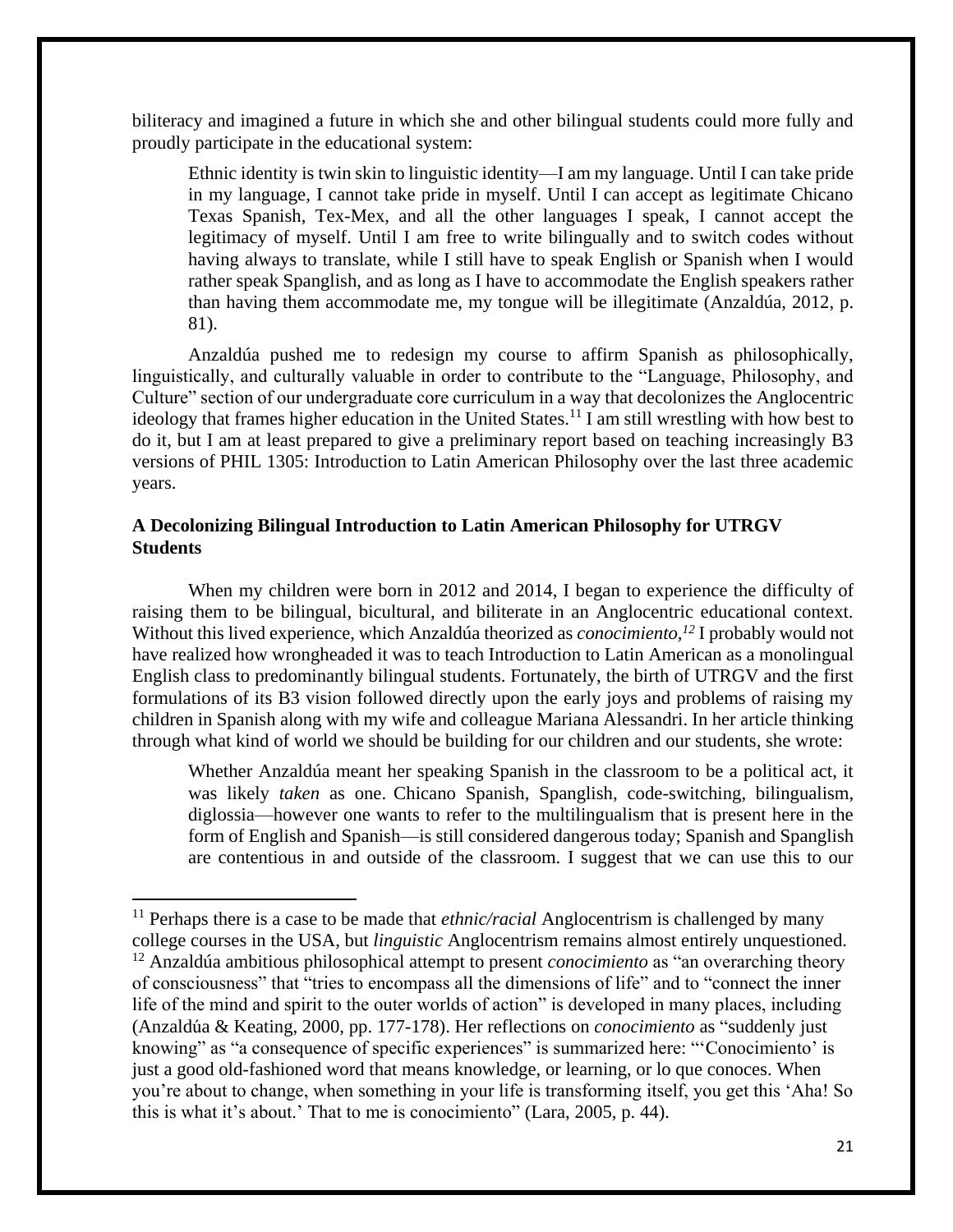advantage; since using a border tongue is already read as a political act, we should use it for political purposes. Speaking a border tongue says that *atravesados* are legitimate, that the tongue spoken here— the otherwise "secret language"—is to be made public rather than kept private, affirmed instead of denied (Alessandri, 2015).

I have thus designed subsequent iterations of my course (2018-2021) to be progressively more bilingual.

If we momentarily pretend that "course content" is language-neutral, my redesigned course remains similar to the small number of other Latin American philosophy courses offered by institutions of higher education in the USA. This is true for at least two reasons: 1) I have followed the longstanding practice of designing my course by borrowing from my professional peers: trying to ascertain what materials are working well for professors who teach similar classes and whose syllabi are online or whose courses are more carefully presented in the *APA Newsletter on Hispanic/Latino Issues in Philosphy* (see for example Fall 2017, Vol. 7, no. 1); 2) a major limitation of teaching Introduction to Latin American Philosophy in an English-dominant context is the relative lack of texts available in English translation.<sup>13</sup>

So, in one sense, redesigning my course to be bilingual was as simple as providing the Spanish originals of the texts I was already assigning as English translations. In a few cases, I also needed to provide Spanish translations of the Nahautl, Latin, and Portuguese originals. Here is the resulting list of Spanish-language texts along with their original dates of publication (as well as the original languages of publication when they are translations):

1. Julio Cortázar, "Axolotl" (1956)

- 2. Enrique Dussel, *1492. El encubrimiento del otro: Hacia el origen del mito de la modernidad* (1992)
- 3. Miguel León-Portilla, *La filosofía náhuatl estudiada en sus fuentes* (1956)
- 4. Bernardino de Sahagún, Alonso Vegerano de Cuauhitlán, Martín Jacobita, y Andreés Leonardo de Tlatelolco, *Los diálogos de 1524: Coloquios y doctrina Cristiana con que los doce frailes de San Francisco, enviados por el papa Adriano VI y por el emperador Carlos V, convirtieron a los indios de la Nueva España. En lengua mexicano y española*  (facsimile edition published in 1986 from the 1564 Nahuatl and Spanish original)
- 5. Bartolomé de las Casas, *Apología o declaración y defensa universal de los derechos del hombre y de los pueblos* (Spanish translation of the 1550 Latin original)
- 6. Bernardino de Sahagún y sus colaboradores indígenas, *El Códice Florentino* o *Historia general de las cosas de Nueva España* (Spanish portion of the 1577 Nahautl and Spanish original)
- 7. Sor Juana Inés de la Cruz, "Respuesta a Sor Filotea de la Cruz" (1691)
- 8. Simón Bolívar, "Carta de Jamaica" y "El Discurso de Angostura" (1819)
- 9. Domingo Faustino Sarmiento, *Facundo, o civilización y barbari*e (1845)
- 10. Juan Bautista Alberdi, *Bases y puntos de partida para la organización política de la República Argentina* (1852)
- 11. José Martí, "Nuestra América" (1891) y "Mi raza" (1893)

 $13$  As a scholar, much of my work has been dedicated to improving this textual situation by publishing two philosophical translations of essays written in Spanish by Mexican philosophers (Enrique Dussel and Antonio Caso), publishing a 10,000-word overview of "Latin American Philosophy" in *The Internet Encyclopedia of Philosophy*, and contributing a chapter on Mexican and Mexican American Philosophy to (Sanchez, 2019)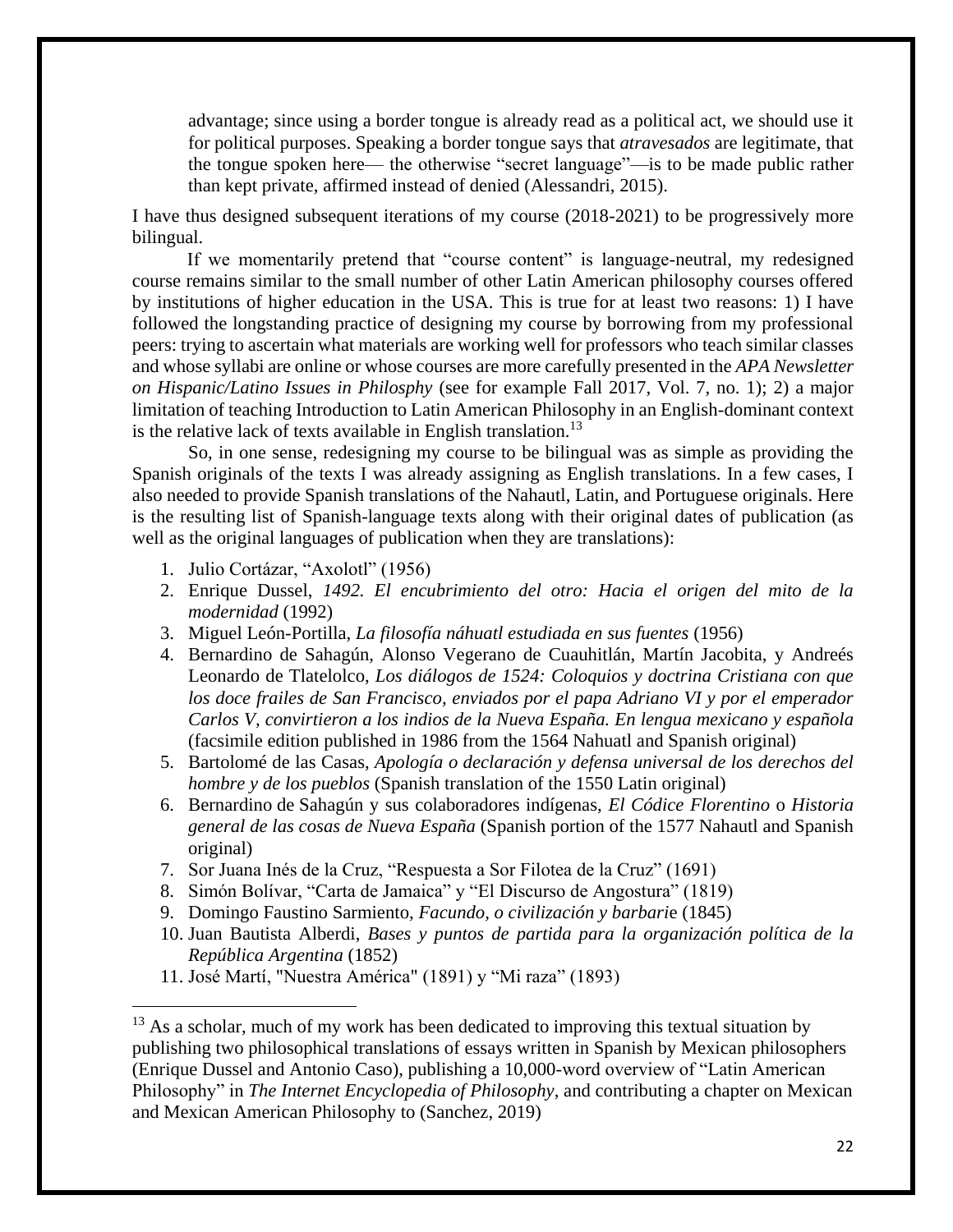- 12. José Carlos Mariátegui, "El problema primario del Perú" (1924) y "El problema del indio" (1928)
- 13. Gustavo Gutiérrez, "Hacia una teología de la liberación" (1968)
- 14. Enrique Dussel, *Filosofía de la liberación* (1971)
- 15. Paulo Freire, *Pedagogía del oprimido* (Spanish translation of the 1968 Portuguese original)
- 16. Rigoberto Menchú, *Me llamo Rigoberta Menchú y así me nació la conciencia* (1982)
- 17. Ejército Zapatista de Liberación Nacional, "Ley Revolucionaria de Mujeres" (1993) y "Primera Declaración de la Selva Lacandona" (1994)
- 18. Gloria Anzaldúa, "La Prieta" (1981) and *Borderlands/La Frontera*: *The New Mestiza* (1987)

This reading list points to the plurality of places and languages—and thus the plurality of philosophies and cultures—throughout Latin America. In my previous monolingual English Introduction to Latin American Philosophy course, it was easier to miss the significance of the fact that the philosophies we study were originally published in Nahautl, Latin, Spanish, Portuguese, and Tex-Mex. The philosophies, languages, and cultures covered in an introductory course can never hope to be exhaustive or even comprehensive, but I aim to make them representative. Nahautl represents Indigenous Philosophy, Latin represents the importance of the Medieval Christian worldview and its impact on the Americas through European conquest and colonization, and Spanish represents the bulk of the Latin American philosophical tradition, with the major exception of Portuguese, which represents Brazilian Philosophy. The language of Gloria Anzaldúa's work is contentious to name, but it is the closest to the bilingual tongues and bicultural identities of my students, and she invites her readers to approach it with an open heart and mind in the last paragraph of her preface to *Borderlands/La Frontera*:

The switching of "codes" in this book from English to Castillian Spanish to the North Mexican dialect to Tex-Mex to a sprinkling of Nahuatl to a mixture of all of these, reflects my language, a new language—the language of the Borderlands. There, at the juncture of cultures, languages cross-pollinate and are revitalized; they die and are born. Presently this infant language, this bastard language, Chicano Spanish, is not approved by any society. But we Chicanos no longer feel that we need to beg entrance, that we need always to make the first overture—to translate to Anglos, Mexicans and Latinos, apology blurting out of our mouths with every step. Today we ask to be met halfway. This book is our invitation to you—from the new *mestizas* (2012, p. 20).

I am not Hispanic or Latinx by birth, but I am a cultural and linguistic *mestizo* by choice in the sense that Anzaldúa develops in "*La conciencia de la mestiza:* Towards a New Consciousness" (2012)*.* My course tries to meet Anzaldúa and my students—most of whom are Mexican, Mexican American, Latinx, or Hispanic by birth—halfway by making our classroom a place where we philosophize in tongues, discovering and/or uncovering the Spanish (and the Nahautl in the Spanish) that lies just underneath or outside the monolingual English classrooms that have colonized the RGV. In the process, we can discover and/or uncover more than five centuries of indigenous, Spanish, Mexican, and Pan American roots that make us who we are and our campus in Edinburg, TX what it is.

Ordinarily, a philosophy course taught in the USA would provide all the course readings in English, covering over the roots of any ideas, concepts, or texts that have their origins in other languages. But when I provide all the course readings in a Spanish course pack (as well as an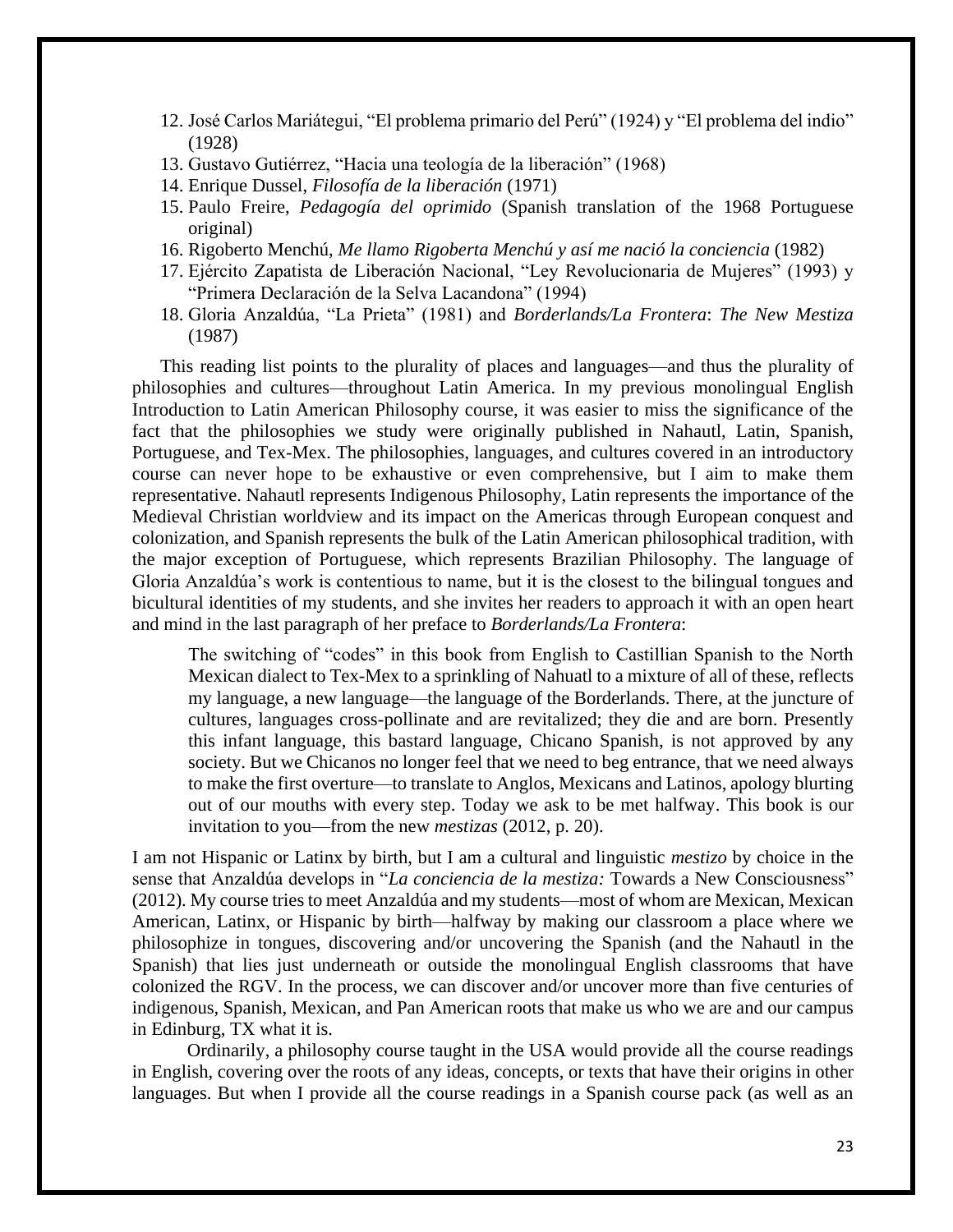English course pack), students can plainly see that almost all of the readings were originally published in Spanish. With three types of exceptions—students who are Mexican nationals, or who were educated at least partially in Mexico, or who were fortunate enough to have participated in a dual language program that ran all the way through high school—most students have never been encouraged to read difficult academic texts in Spanish. Many are surprised and excited to discover that they can do so. If they report back that they have trouble reading the Spanish, I explain to them that they will most likely have trouble reading the English as well because philosophy is hard to read in any language, especially at first! But I also explain that they are better prepared to understand the course readings given their degrees of bilingualism and borderlands experiences than the students I used to teach at Penn State.

My larger aim is to encourage students to go from being *ambivalent* about their bilingualism and bicultural identities to being *proud* of their bilingualism and bicultural identities. The path to achieve this is theorized best by Anzaldúa in the readings we discuss near the end of the course, but the whole course is structured historically to explore how our identities and worldviews have been shaped by European colonization and indigenous resistance across the Americas. The course develops the basic thesis that most Americans (North Americans and Latin Americans) are in fact *mestizos*—complex mixtures of the languages, philosophies, and cultures that have mixed in the Americas since 1492—but that our diverse heritages have been systematically covered over by the Eurocentric and Anglocentric education system so that we have trouble recognizing the "Latin American" side of "American" history and identity.

This "covering over" is theorized by Enrique Dussel as *el encubrimiento del otro* as part of what he calls *la invención de America* (1992). Challenging the simplistic narrative that Christopher Columbus *discovered* America in 1492, Dussel argues that Columbus *invented* the Indians by projecting an Asiatic character onto them because he wrongly believed that he had arrived in the West Indies. The Spanish *conquistadores y colonizadores* who came after him followed suit by violently "covering over" the indigenous peoples rather than truly encountering them as human beings. In an analogous way, the Spanish-speaking and Mexican or Latinx cultural characteristics of our students are typically "covered over" by Anglocentric educational ideology and practices. In other words, our students been academically taught to disassociate themselves from Spanish and their Mexican, Latin American, and/or Latinx identities.

To help students begin to reflect on the history of this *encubrimiento* and how it might still haunt us, I have them prepare for our discussion of Dussel's work by conducting a self-quiz. I ask them to take out a blank sheet of paper and list the names of as many Latin American countries as they can think of. I also ask them to list as many Latin American languages as they can. Emphasizing that this activity is not for a grade, I have students report how many countries and languages they were able to name. The following pattern consistently emerges: the vast majority of students cannot name more than two or three Latin American countries (besides Mexico, no country shows up consistently on their lists). At most 5%-10% of the students can successfully name more than five Latin American (or Caribbean) countries. There is usually some discussion about whether Puerto Rico is a country, which leads to a broader conversation about whether Latin American includes the Caribbean. I then show students the list of 33 countries in Latin America and the Caribbean according to the United Nations, and I ask them to brainstorm reasons that might explain why we as a class can name so few of them. Inevitably, someone will point out that they have been taught nothing (or almost nothing) about Latin America in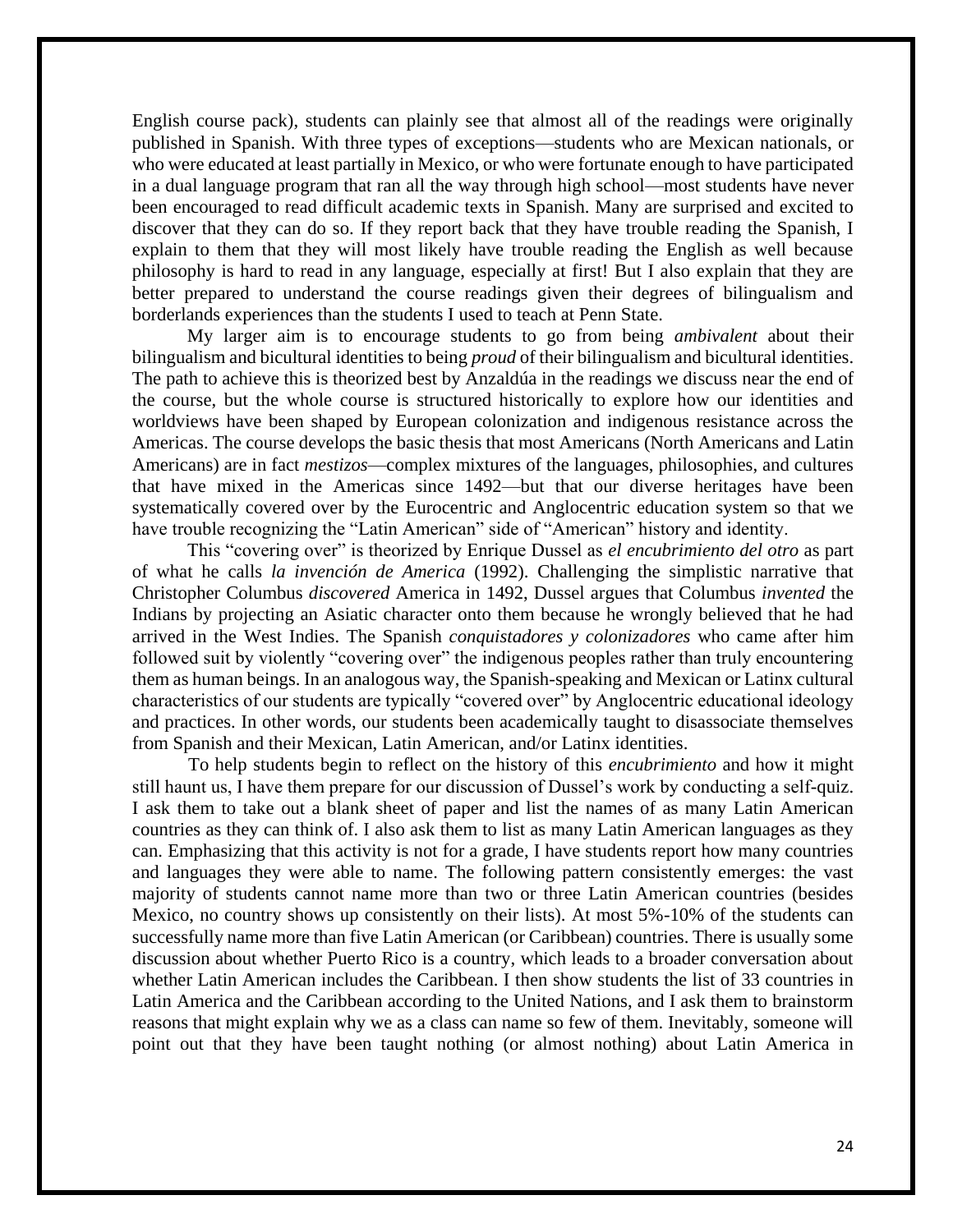school.<sup>14</sup>As for Latin American languages, students can only consistently name Spanish. One or two might name Portuguese. Most semesters, no one names an indigenous language like Quechua, Mayan, Guarani, Aymara, or Nahautl (to name only the top five language groups among approximately 30 million speakers of indigenous languages in Latin America). At this point, I think students expect me to shame them for their ignorance following the deficit model, but I instead point out how these results illustrate Dussel's thesis that the indigenous languages, philosophies, and cultures of the Americas have ironically been "covered over" rather than encountered in the "discovery" of America. As we proceed to further discuss how America was invented (rather than discovered) by Columbus and other Europeans, I ask students to consider the possibility that Latin America—and by extension their Latinx heritage—has been "covered over" by the fact that they are not taught about it in school. In other words, their "ignorance" does not reflect their identity; it is rather something they have been taught! The very same public school system that has labeled them as "Hispanic" or "Latinx" or "English Learner" was carefully designed to prevent their encounter with the ongoing history of colonization and resistance in the Americas that makes them who they are.

In fact, most Latinx students have been taught that assimilating to an "American" way of being and doing things is the only way to succeed, but this "American" identity has been invented in a way that covers over many Americans. In contrast, my course highlights *multiple* ways of being American, including bilingual and bicultural ways, so that students gain a philosophical perspective that enables them to embrace *both* the U.S.-American aspects of their culture and identity *and* the Mexican or Latin American aspects of their culture and identity. I frame this by saying that the course will offer them the opportunity to discover Latin American philosophy and reflect upon how it is related to their past, present, and future.

#### **Examples of Flexible Bilingual Teaching Strategies**

 $\ddot{\phantom{a}}$ 

I am always nervous on the first day of class, and speaking Spanish with anyone besides my own children makes me even more nervous. So I begin introducing myself and then the course in English. Here is the first paragraph of the course description from the English version of my syllabus:

To get an idea of how this historical Introduction to Latin American Philosophy will work, let's think critically about what people mean when they say that Christopher Columbus *discovered* America. Could Columbus truly discover a "New World" if roughly 50 million people already lived there (about the same number of people who lived in Europe at the time)? Instead of speaking about the "discovery" of "America," should we conceptualize these events and their legacies as: 1) the European *invention* of America, 2) the European *conquest* of millions of native peoples, and/or 3) the European *colonization* of more than one quarter of the Earth's lands (none of which were called "America" by the various peoples who had lived there for at least 15,000 years)? What then is America (or Latin America)? Who are the Americans (or the Latin Americans or Amerindians)? What are their philosophies? Is the story of America (or Latin America) a story of civilization and progress, a story of colonialism and violence? What does Latin American Philosophy have

 $14$  There are usually at least a few students who received all, most, or much of their schooling in Mexico or another Latin American country. These students can typically name dozens of Latin American countries, which just proves the point.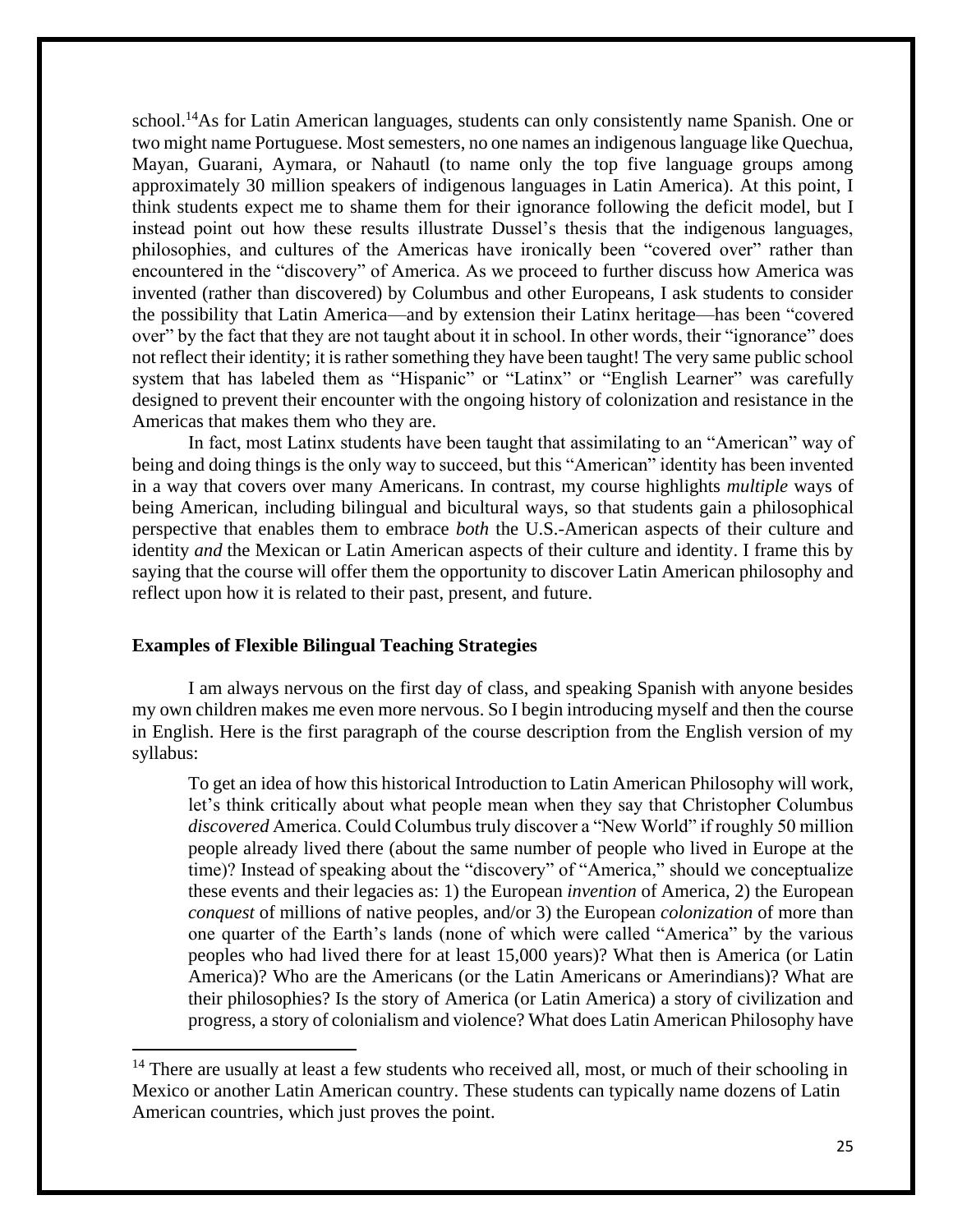to teach us here today in the South Texas-Northern Mexico borderlands? These are the kinds of questions that we'll think through carefully as we study over 500 years of Latin American Philosophy.

When I get to the end of the first page of the syllabus, I switch to Spanish. I explain (in Spanish) how it makes me uncomfortable to speak Spanish, but that I also think it is a beautiful language, that I had to learn it in order to become an expert in Latin American philosophy, and that I am so dedicated to my children growing up bilingually that I spoke with them exclusively in Spanish until my first child, Santiago, was five years old and his brother, Sebastián, was three. Después de contar esa historia personal, explico un poco de la visión B3 de UTRGV, e invito los estudiantes hablar English, Español, o Espanglish como quieran. Entonces empiezo a filosofar en español, preguntando a los estudiantes: ¿*Quién descubrió América?* A veces alguien contesta que era los vikingos, pero normalmente me contestan: *Cristóbal Colón descubrió América*. Entonces sigo con otra pregunta*: ¿Se puede descubrir un lugar donde ya viven 50 millones de personas?* If everything goes well, students begin to argue with me and each other about the philosophical definition of *discover*. If everything goes *really* well, the discussion takes place in Spanish, English, and Tex-Mex. For the rest of the semester, we use the bilingual course readings to explore core issues of Latin American philosophy, especially as they pertain to language and identity.

Getting each student to use their full language repertoire can be challenging. Many find it difficult to speak Spanish in the classroom, even though they might find it perfectly normal to speak Spanish with friends or at home. But that just gives us more to talk about as we explore why and how this happens. The linguistic foundation of the course is the fact that all readings are provided in both Spanish and English, and I refer to both versions of the text in every class, using mostly Spanish when discussing the Spanish text and mostly English when discussing the English. Some days, when I am feeling brave, I try to challenge myself by teaching more in Spanish than in English, but I rarely succeed. In any case, I try to respond to students in whichever language they address me in, or to translanguage with them if they translanguage with me. I like to think that being open and vulnerable about my own linguistic abilities, limitations, and desire for growth helps encourage students to step outside their own linguistic comfort zones, or perhaps more accurately, to expand their sense of where they feel *en casa* to our classroom and the university.

Of course, some students never choose to read, speak, or write in more than one language, and I make it clear that they will not be penalized. They can earn an A in the course using just one language. Instead of trying to force a language policy on them using some kind of stick in the tradition of linguistic terrorism, I offer them carrots by continuously incentivizing the use of more than one language with bonus points. For example, if they choose to take their first quiz in English, they can earn bonus points for writing even one of their answers on the second quiz in Spanish or for taking the Spanish version of the quiz but writing their answers in English. I use the same basic incentive structure for the course's three major essay assignments: a student who writes their first essay in English can receive points for writing their second essay in Spanish or even for writing a paragraph in Spanish or Spanglish if writing their whole 1500-word essay that way is too daunting. Students have multiple options for their final exam, but one of them includes producing a 3-5 minute digital testimonio that relates one of the topics discussed in class to their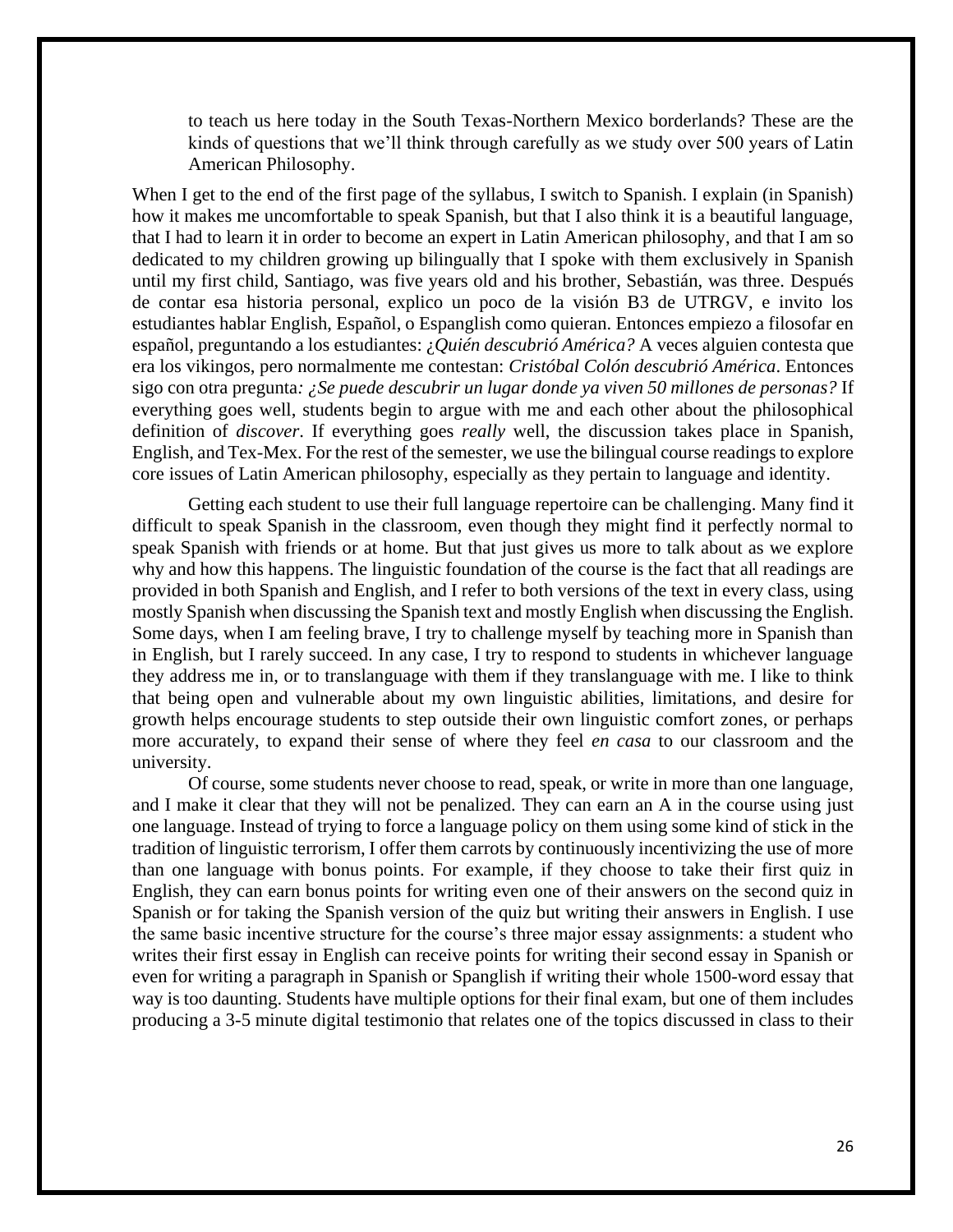own experiences or those of their family (Benmayor, 2012).<sup>15</sup> I often find that students who did not feel comfortable with texts in Spanish nevertheless find it natural to narrate their testimonios in Spanish or by translanguaging. Regardless of what we are doing inside or outside of class, my aim throughout the course is twofold: to encourage bilingual and biliterate practices and, in doing so, to help students recognize these bicultural aspects of their identities as valuable and worth cultivating even though most have been trained *not* to do so in academic settings.

An anonymous written comment in response to the question "How has this class changed the way you see yourself?" illustrates the best of what I can hope for, and what I am always trying to redesign the course to achieve more fully:

Mi perspectiva cambió. Ahora veo al mundo con otros ojos. Pienso más al fondo las cosas, recapacite, encuentro estrategia para solucionarlo y ya no sentir esa pena como con my native language dónde no quería ni hablar en español por el miedo de ser avergonzada por mis compañeros, pero ya no, porque Texas era antes territorio mexicano, so why feel pena?

In the words of another student:

 $\overline{a}$ 

I had always been ashamed of the Mexican part of me. At a young age I witnessed how my kind of people were treated and it just made me want to hide my Spanish, but now I see myself as unique for being able to have two languages, or even three.

## **Building Institutional Support for Bilingual and Spanish Course Sections**

The first two times I offered this course bilingually, in Spring 2018 and Fall 2019, there was no official "X" designation for bilingual course sections. When UTRGV first began piloting sections of formally designated bilingual course sections in Fall 2016, bilingual or translanguaging sections were labeled with the letter "E" for *español*. Spanish-only or at least Spanish-dominant courses did not have their own designation.<sup>16</sup> Then, to more clearly mark which sections were Spanish-only or Spanish-dominant, the Registrar decided to designate these Spanish sections with an "E," temporarily leaving translanguaging or bilingual sections like mine unmarked. But in Fall 2020, the Registrar implemented the current arrangement of "E" for e*spañol* and "X" for bilingual courses, and my course sections received a formal bilingual designation for the first time.

I mention this transition in labeling course sections to illustrate the challenges UTRGV has faced even in establishing the basic infrastructure for bilingual courses. Another major hurdle, especially for my colleagues who teach Spanish-only or Spanish-dominant "E" sections, was getting UTRGV's Center for Online Learning and Teaching Technology to create a fully Spanish user interface and course shell to use on Blackboard, or getting UTRGV's Office of Faculty Success and Diversity to update and distribute a Spanish syllabus template each semester. To this day, the software used by the Registrar's office cannot handle accent marks, so a student whose

<sup>&</sup>lt;sup>15</sup> For this assignment, I remain grateful to a 2013 Faculty Development Program Grant that enabled me to participate in a 2-day workshop called "Incorporating Digital *Testimonios* as Critical Pedagogy" along with four other faculty affiliates of Mexican American Studies.

<sup>&</sup>lt;sup>16</sup> For more on the institutional history and context surrounding bilingual or translanguaging course sections at UTRGV, see (Ramirez & Saldívar, 2020).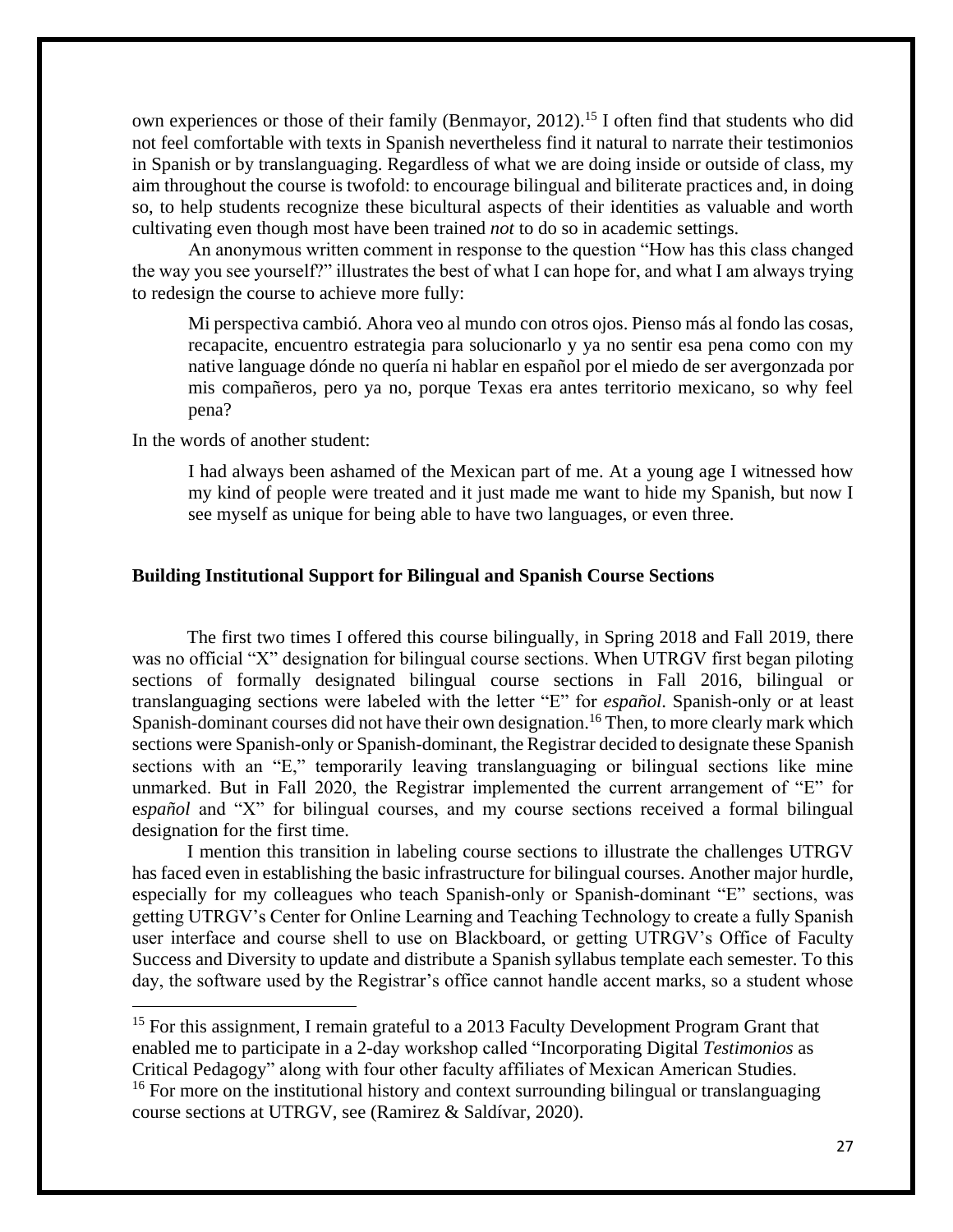last name is Peña will appear on my course roster as Pena, a microaggression that completely changes the meaning of their name. But at least anecdotally, I noticed a considerable shift in how much Spanish my students were using after my course was formally designated by the Registrar as bilingual. The "X" designation effectively conveys UTRGV's formal academic recognition of the equal legitimacy of Spanish for course purposes, and I think it emboldened more students to speak, read, and/or write in Spanish or Spanglish. At the end of the semester, students anonymously completed their standard course evaluations, but I also added these optional questions:

*This X course section was taught bilingually (English and Spanish). Do you think UTRGV should offer more bilingual classes?* 

98% of respondents (50 out of 51) answered "Yes"

## *What recommendations would you give Dr. Stehn to improve the bilingual aspects of the course?*

The responses varied, but every single one cast the bilingual aspects of the course in a positive light. A few students mentioned that keeping up with our Spanish conversations was difficult but worth it. Others pointed out ways that the course still had more English than Spanish and made helpful suggestions about how I could incorporate more Spanish. Many expressed appreciation that they could use both languages, e.g., "I loved that I was able to show both my American and Mexican side […] I was able to type my essays in English and switch to Spanish to really show the emphasis of what I believed."

Student comments also suggest that they found the bilingual classroom environment to be *both* academically more challenging *and* more comfortable*,* which strikes me as the perfect winning combination. Here is a student response that clearly articulates this sense of comfort:

I think the course itself and Dr. Stehn give the students a sense of freedom or comfort of being who we are, therefore it's not so much the quantity of how many times we speak in Spanish or English, but rather that we feel comfortable enough to talk with whichever we feel most comfortable in that moment/day. Anxiety or nervousness can increase the accent of a non-english speaker, so when speaking in large crowds, it helps to know that we are not forced to talk in either. We won't be reprimanded because we all understand what the other person is saying, and eventually by the end of the course, I noticed how people who were shy to speak in Spanish were trying it out, and vice versa with Spanish speakers who were shy to speak in English. People came out of their shell.

#### **Conclusion and Implications**

Introducing my students, roughly 90% of whom are Hispanic or Latinx, to Latin American Philosophy rather than only offering the standard "Introduction to [Anglo-European] Philosophy" makes sense, but the radical idea of offering PHIL 1305X: Introduction to Latin American Philosophy as a bilingual course makes even more sense. Unfortunately, the educational system in the Rio Grande Valley, Texas, and the United Sates of America is still designed to encase students, including emergent bilinguals, in an English monolingual shell. For some, this eventually becomes academically comfortable, and speaking Spanish in academic contexts becomes strange, undesirable, or even unthinkable. A miniscule number of these students will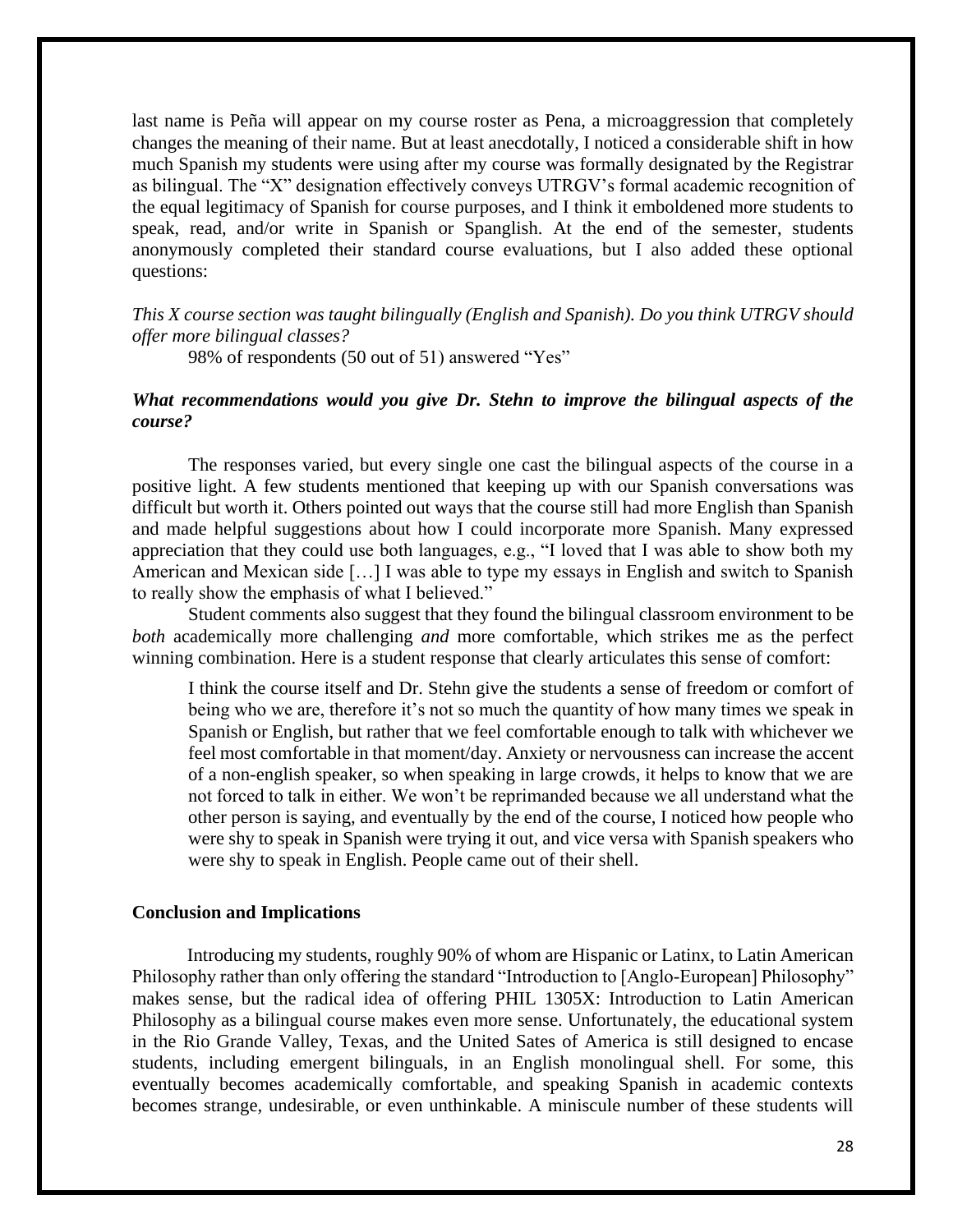enroll in PHIL 1305X: Introduction to Latin American Philosophy. Those who do will learn to differentiate between the monolingual academic shell that was imposed upon them and the bilingual, bicultural, and biliterate identity that they might choose to cultivate academically in order to push back against the hegemonic monolingual, monocultural, and monoliterate ideology that has structured their schooling.

As a university, we need to continue increasing the number of courses and course sections being offered bilingually or in Spanish. But if UTRGV's B3 vision is to become a reality, we will need far more feeder schools with dual language programs from Pre-K to  $12<sup>th</sup>$  throughout Region One with the broader support of the Texas Association for Bilingual Education and the Texas Education Agency. UTRGV will also need cultivate more partnerships with local parents, community organizations, and school districts; improve our bilingual teacher education program, especially the portions designed to facilitate teaching in Spanish for dual language programs (Guerrero et al., 2017); and offer more professional development opportunities for UTRGV faculty who would like to teach their courses bilingually or in Spanish. There is much work to be done, pero como dice Gloria Anzaldúa, vale la pena (2015, p. 22).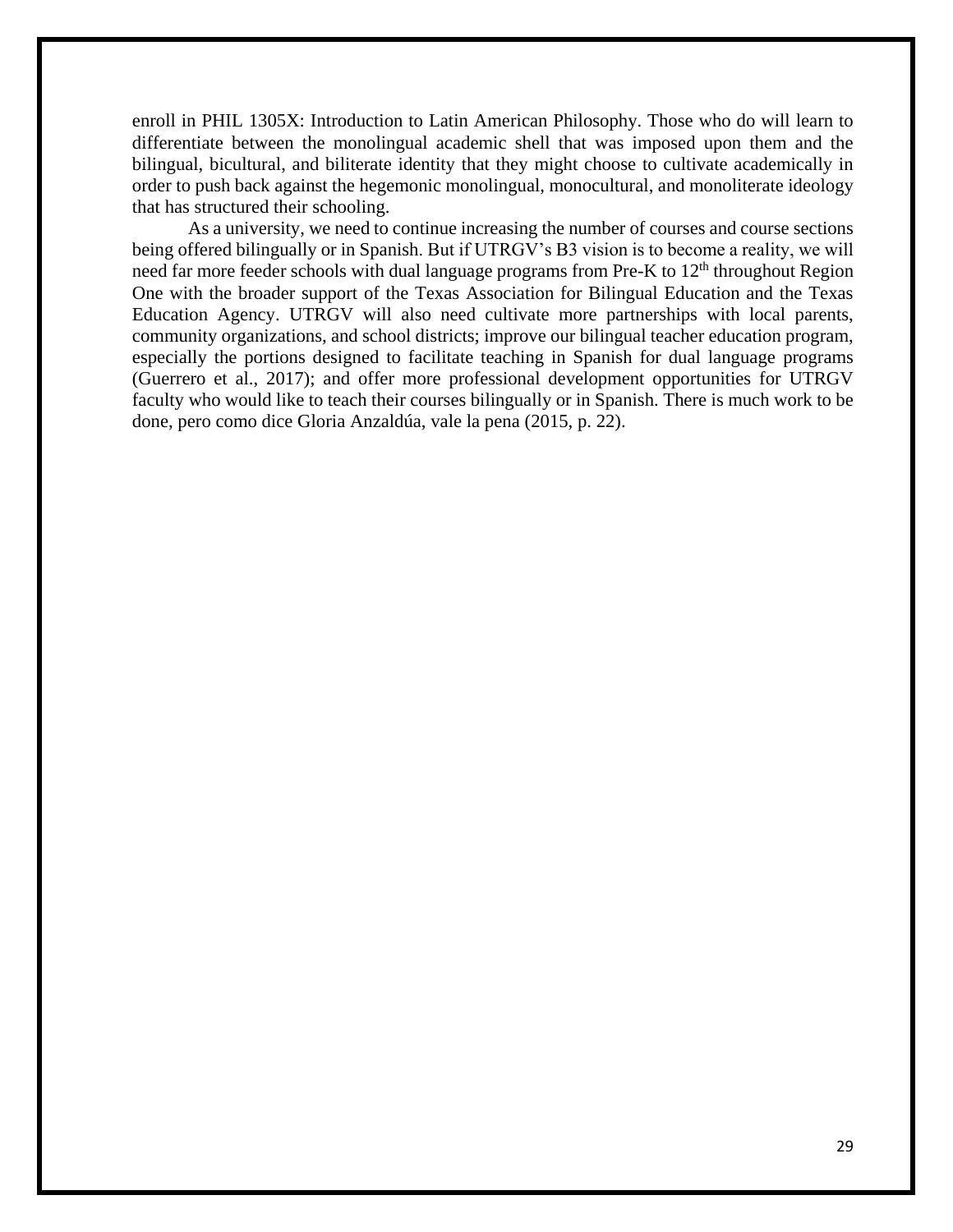#### **References**

- Alessandri, M. (2015). Forging *El Mundo Zurdo*: Sexual and Linguistic Atravesados in Gloria Anzaldúa's Rio Grande Valley. *APA Newsletter on Hispanic/Latino Issues in Philosophy, 14*(2), 2-11.
- Anzaldúa, G. (2012). *Borderlands/La Frontera: The New Mestiza* (4th ed.). San Francisco: Aunt Lute Books.
- Anzaldúa, G. (2015). *Light in the Dark / Luz en lo oscuro: Rewriting Identity, Spirituality, Reality* (A. Keating Ed.). Durham, NC: Duke University Press.
- Anzaldúa, G., & Keating, A. (2000). *Interviews/Entrevistas*. New York: Routledge.
- Anzaldúa, G., & Moraga, C. (1983). *This Bridge Called My Back: Writings by Radical Women of Color*. Brooklyn, NY: Kitchen Table: Women of Color Press.
- Benmayor, R. (2012). Digital Testimonio as a Signature Pedagogy for Latin@ Studies. *Equity & Excellence in Education, 45*(3), 507-524.
- Birdsong, D., Gertken, L. M., & Amengual, M. (2012). Bilingual Language Profile: An Easy-to-Use Instrument to Assess Bilingualism. Retrieved from <https://sites.la.utexas.edu/bilingual/>
- Cole, D., & Johnson, R. (2015). 'How to Tame a Wild Tongue': Gloria Anzaldúa's Borderlands/La Frontera and the 1960s Era Speech Test and Speech Classes at Pan American College. In T. J. Cuevas, L. Mercado-López, & S. Saldívar-Hull (Eds.), *El Mundo Zurdo 4: Selected Works from the 2013 Meeting of the Society for the Study of Gloria Anzaldúa* (pp. 25-37).
- Creese, A., & Blackledge, A. (2010). Translanguaging in the Bilingual Classroom: A Pedagogy for Learning and Teaching? *The Modern Language Journal, 94*(1), 103-115.
- Dávila-Montes, J., González Núñez, G., & Guajardo, F. (2019). 'On Not Taming the Wild Tongue': Challenges and Approaches to Institutional Translation in a University Serving a Historically Minoritized Population. *TTR: Traduction, Terminologie, Rédaction, 32*(2), 33-60.
- De La Trinidad, M., Guajardo, F., Kranz, P., & Guajardo, M. (2017). The University of Texas Rio Grande Valley: Reframing HSIs through a Multi-Sited Ethnography. *Association of Mexican American Educators Journal, 11*(3), 50-83.
- Dussel, E. (1992). *El encubrimiento del otro: Hacia el origen del mito de la modernidad*  Madrid: Editorial Nueva Utopía.
- Fall 2020 Fast Facts. Retrieved from https://www.utrgv.edu/sair/fact-book/2020-stats-at-aglance.pdf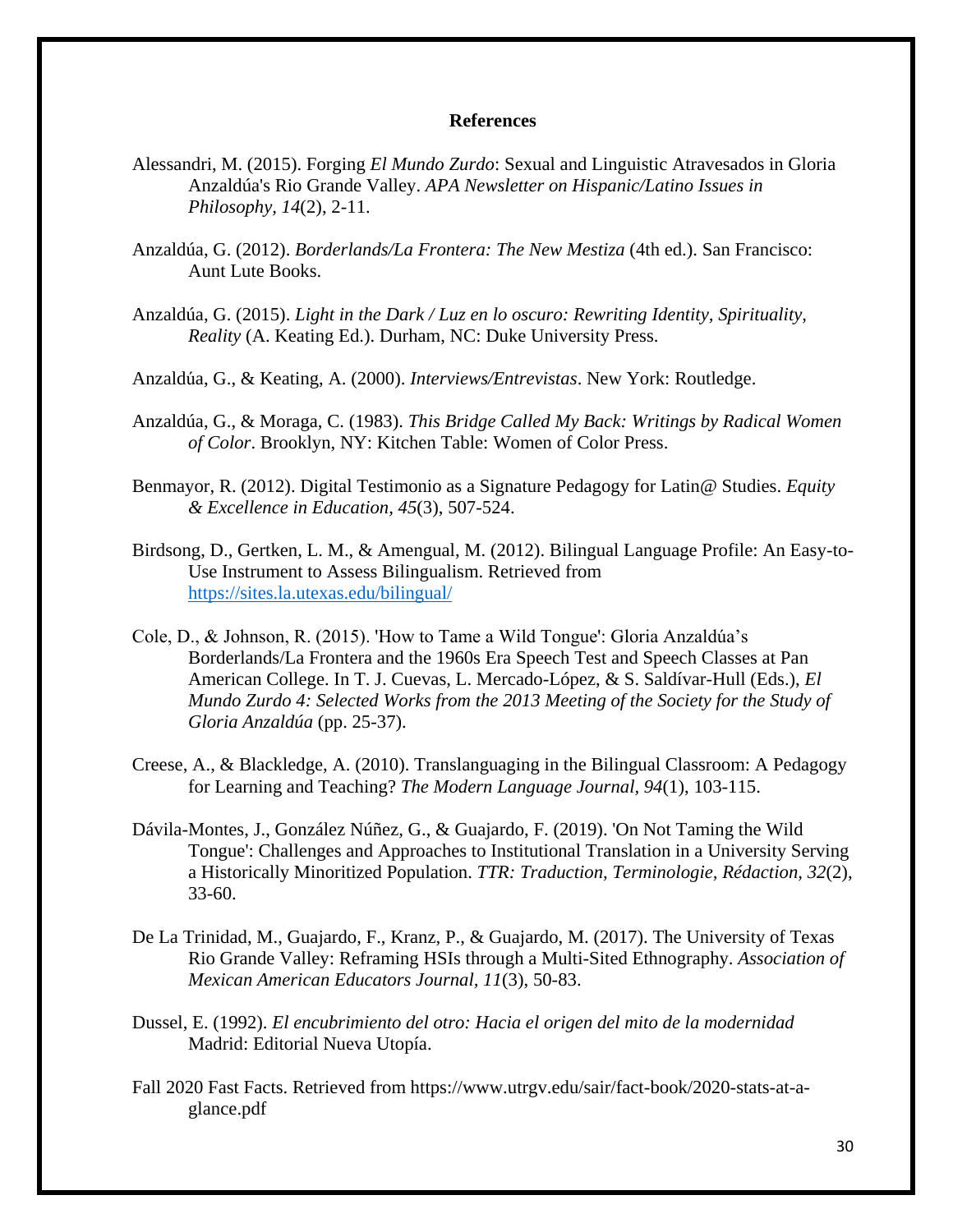- Garcia, G. A. (2017). Defined by Outcomes or Culture? Constructing an Organizational Identity for Hispanic-Serving Institutions. *American Educational Research Journal, 54*(1\_suppl), 111S-134S.
- Garcia, G. A. (2019). *Becoming Hispanic-Serving Institutions: Opportunities for Colleges and Universities*. Baltimore, MD: Johns Hopkins University Press.
- García, O., & Lin, A. M. Y. (2017). Translanguaging in Bilingual Education. In O. García, A. M. Y. Lin, & S. May (Eds.), *Bilingual and Multilingual Education* (pp. 117-130). Switzerland: Springer International Publishing.
- Gracia, J. J. E., & Millán-Zaibert, E. (Eds.). (2004). *Latin American Philosophy for the 21st Century: The Human Condition, Values, and the Search for Identity*. Amherst, NY: Prometheus Books.
- Guerrero, M. D., Guerrero, M. C., Soltero-González, L., & Escamilla, K. (2017). *Abriendo brecha: Antología crítica sobre la educación bilingüe de doble inmersión*: Dual Language Education of New Mexico/Fuente Press.
- Hinton, K. A. (2016). Call It What It Is: Monolingual Education in U.S. Schools. *Critical Inquiry in Language Studies, 13*(1), 20-45.
- History of The University of Texas System. Retrieved from <https://www.utsystem.edu/about/history-university-texas-system>
- IDRA School Finance Dashboard. Retrieved from [https://public.tableau.com/app/profile/bricio.vasquez/viz/IDRASchoolFinanceDashboard](https://public.tableau.com/app/profile/bricio.vasquez/viz/IDRASchoolFinanceDashboard/SchoolFinanceStory) [/SchoolFinanceStory](https://public.tableau.com/app/profile/bricio.vasquez/viz/IDRASchoolFinanceDashboard/SchoolFinanceStory)
- Lara, I. (2005). Daughter of Coatlicue: An Interview with Gloria Anzaldúa. In A. Keating (Ed.), *EntreMundos/AmongWorlds: New Perspectives on Gloria E. Anzaldúa* (pp. 41-55). New York: Palgrave Macmillan.
- Leyva, Y. C., & Reed-Sandoval, A. (2016). Philosophy for Children and the Legacy of Anti-Mexican Discrimination in El Paso Schools. *APA Newsletter on Hispanic/Latino Issues in Philosophy, Spring 2016, Vol. 16*(1), 17-23.
- Paccacerqua, C. (2011). PHI 3371 Specters in Latin American Philosophy: Chicana and Latina Feminisms. *APA Newsletter on Hispanic/Latino Issues in Philosophy, Fall 2011, Vol. 11*(1), 18-20.
- Ramirez, D. E., & Saldívar, J. L. (2020). Teaching Gloria E. Anzaldúa: Pedagogy and Practice for Our Classrooms and Communities. In M. Cantú-Sánchez, C. de León-Zepeda, & N. E. Cantú (Eds.), *Teaching Gloria E. Anzaldúa: Pedagogy and Practice for Our Classrooms and Communities* (pp. 75-90). Tuscon, AZ: University of Arizona Press.